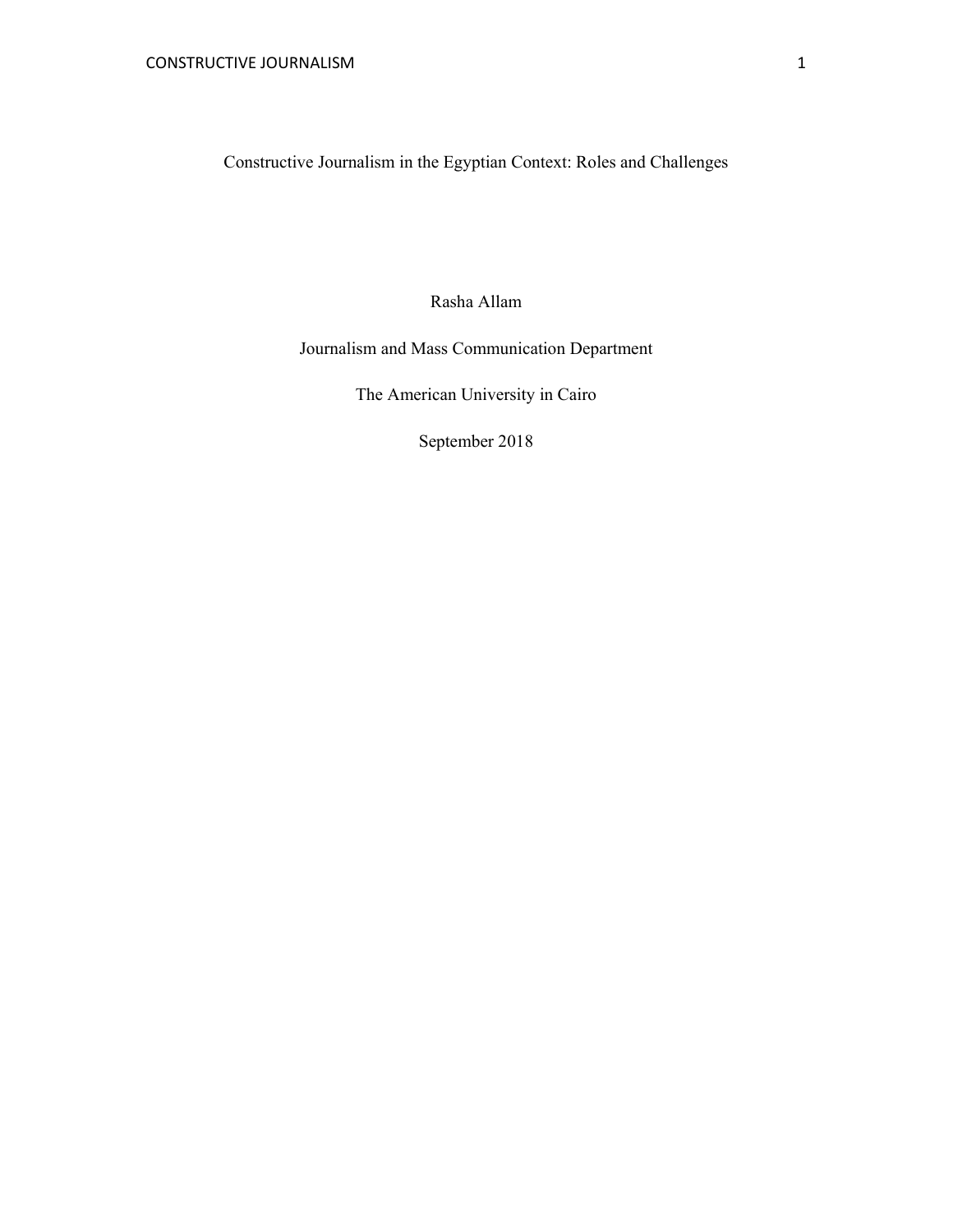#### **Abstract**

The Arab Spring, with the political instability and economic crises it brought, had a significant impact on the nature of news in the Arab region. Instead of empowering citizens with information, the media have been controlled by political and commercial forces that left the public misinformed and disengaged, and the media's credibility undermined. Research suggests that constructive journalism, which focuses on progress and encourages engagement, improves the well-being of the society. Through conducting in-depth interviews with Egyptian journalists, this study aims at understanding the role of constructive journalism in transitional countries, the main challenges for implementation, and the practice of constructive journalism in a transitional system. The findings show that journalists' definition of constructive journalism does not differ from its core values, yet they believe that government power, commercial influence, and lack of audience trust are among the main challenges for practicing constructive journalism. They see that the utilization of the social media platforms is the best strategy to ensure the practice of constructive journalism within its socially responsible role.

**Keywords: Constructive Journalism, Neo-authoritarian Media, Transitional Egyptian Media, Protocol News.**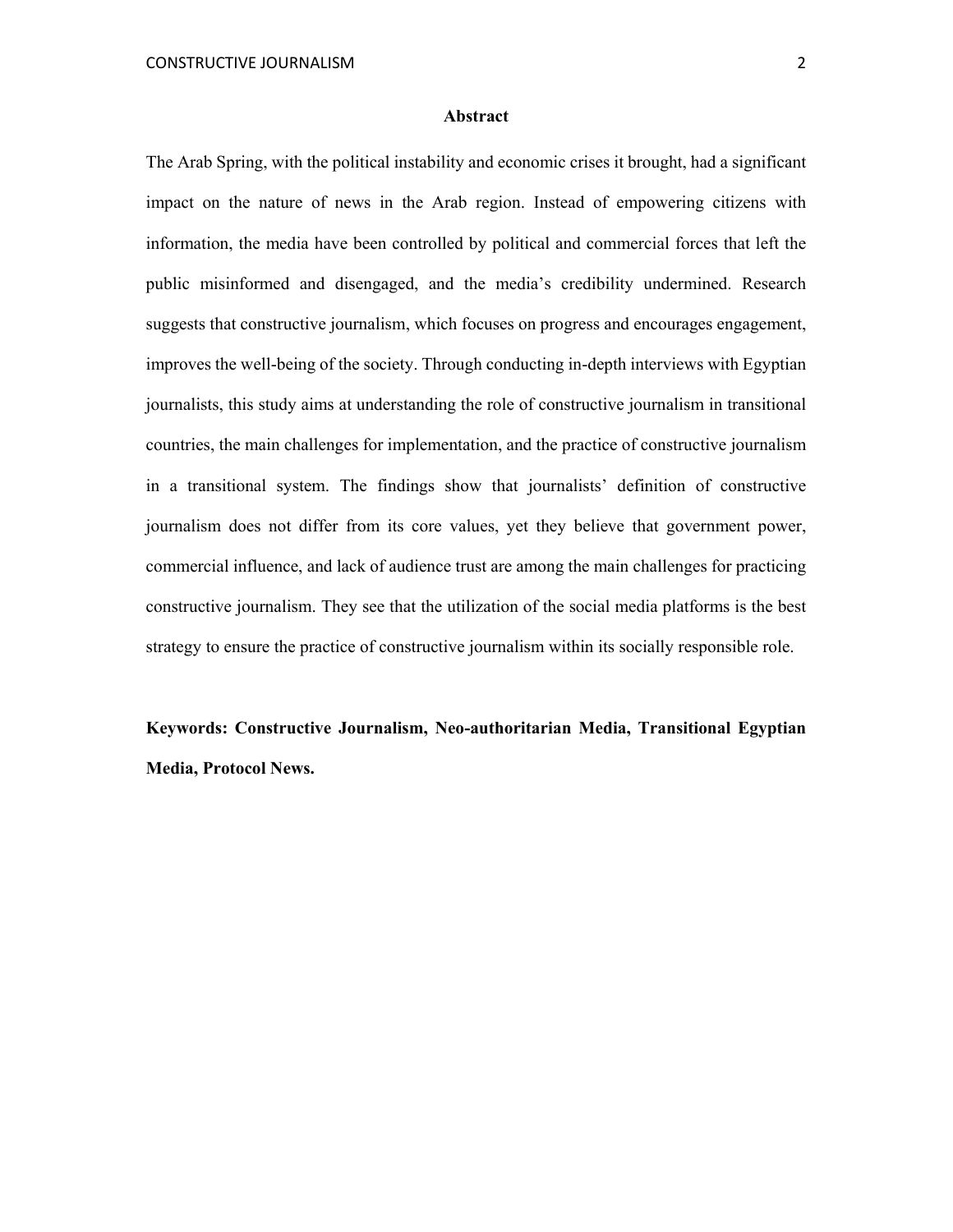#### **Constructive Journalism in the Egyptian Context: Roles and Challenges**

 Journalism has a profound impact on the development of societies, as it has the power to influence the public opinion and affect people's attitudes and behavior (Lewis, 2012; Ward, 2015; Peters & Broersma, 2017; Hautakangas & Ahva, 2018). Research found that during transitional periods people depend more on the media as a source of information and reassurance compared to periods of stability, and they turn to be heavy users of the media and seekers of information (Ball-Rokeach and DeFleur, 1976; Loveless, 2008; Voltmer & Schmitt-Beck, 2006).

The Egyptian uprising in 2011 brought along major political shifts that had an impact on the media landscape and news consumption trends. After the ouster of former Egyptian president Hosni Mubarak, many private satellite TV stations were launched. In addition, most newspapers developed dynamic online news websites to feed audiences with instant news and the technological developments increased the use of the Internet in general and the social media platforms in particular (Abdulla, 2014; Webb, 2014). However, different political and economic pressures have been practiced over media organizations, which affected the coverage of news, undermined their credibility, and affected the quality of journalism. As a result, audiences' consumption for news dropped compared to the first years after the uprising (mideastmedia.org, 2017; Allam, 2018).

Unprofessional news coverage is caused either by the political practices of supporting a specific agenda of news or the economic pressures to shape message on the media and increase the profits of business tycoons (Issawi, 2015; Abdullah, 2014; Jebril & Loveless, 2017). Therefore, new concepts such as constructive journalism are introduced to hold on to the core of the social responsibility of journalism. This responsibility calls on the media to be an active participant in enhancing the societal well-being and aiming to bring back professional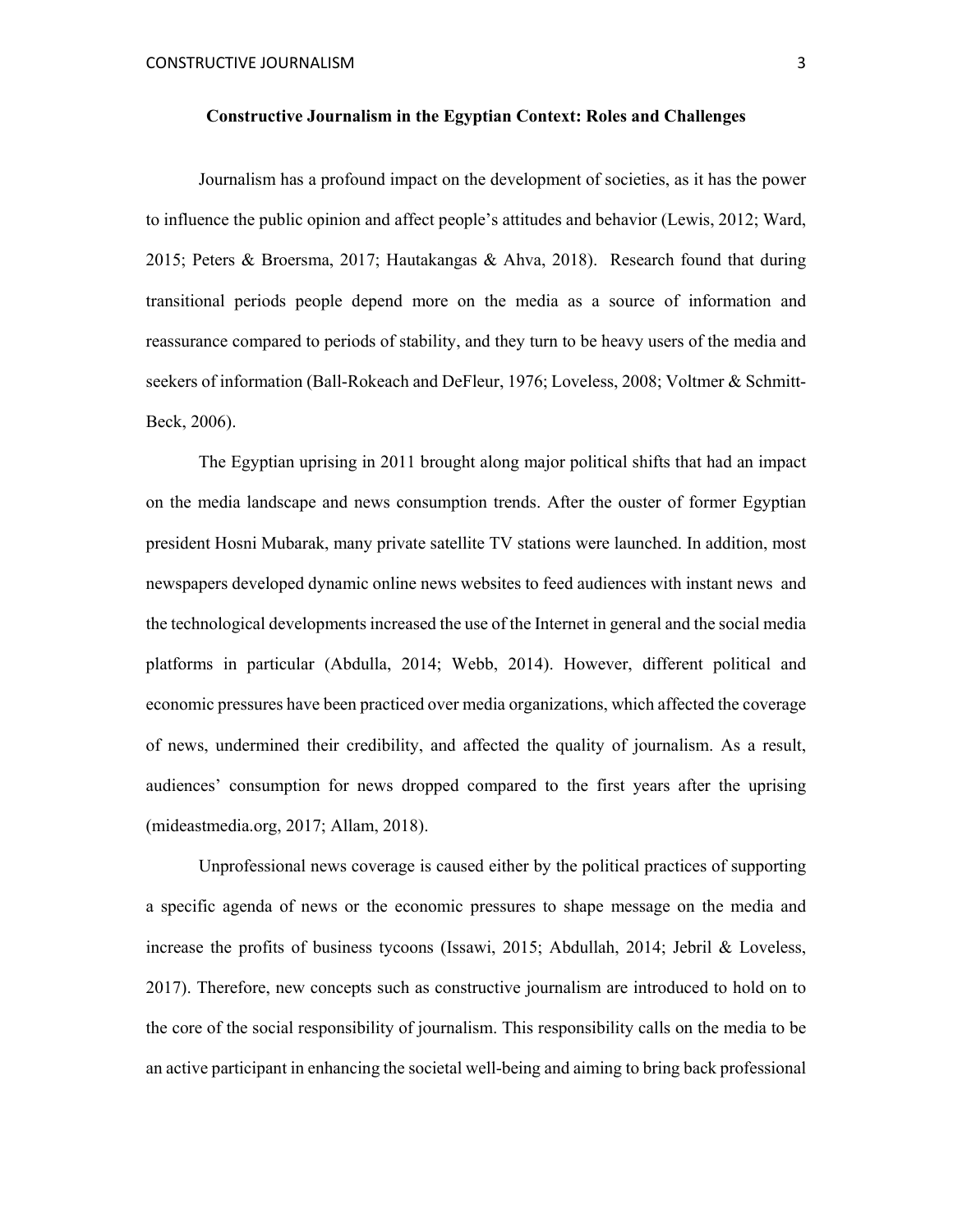coverage and better journalism (Glydensted, 2015; Mclntyre & Sobel, 2017; Kovacevic & Perisin, 2018).

Research on the role of constructive journalism has been mainly conducted in the developed, democratic countries, while fewer studies about this concept were conducted in less developed countries that are still suffering from various political and social struggles. The present study suggests that it is important to study the role of constructive journalism in areas other than the Western democracies. Based on the idea that constructive journalism is an attempt to move into the direction of quality journalism to enhance the society's well-being, this study explores the role that constructive journalism could perform in the Egyptian transitional context; it also looks at the obstacles that would challenge the constructive journalism practice and the best strategy for its implementation.

#### **Egyptian Media in Transition**

The Egyptian media is classified as a transitional media system because of the political changes that affected its landscape. However, it is difficult to predict the exact form and pace of such changes (Rugh, 2004; Khamis, 2011; Webb, 2014; Jebril & Matthew, 2017).

Although the Egyptian media landscape has witnessed many developments, it still holds many features of the neo-authoritarian system that it used to embrace under the former Egyptian president Hosni Mubarak (Pioppi et.al, 2011). As Becker (2004) explained, neoauthoritarianism falls under the broad rubric of the authoritarianism concept where the media act as a vehicle that transports state messages and plans to the common people. Structural factors such as ownership concentration and the legal framework affect the classification of the media system as neo-authoritarian (Becker, 2004).

The shift that took place in the Egyptian media due to political changes and technological developments was not enough to grant them independence. As in other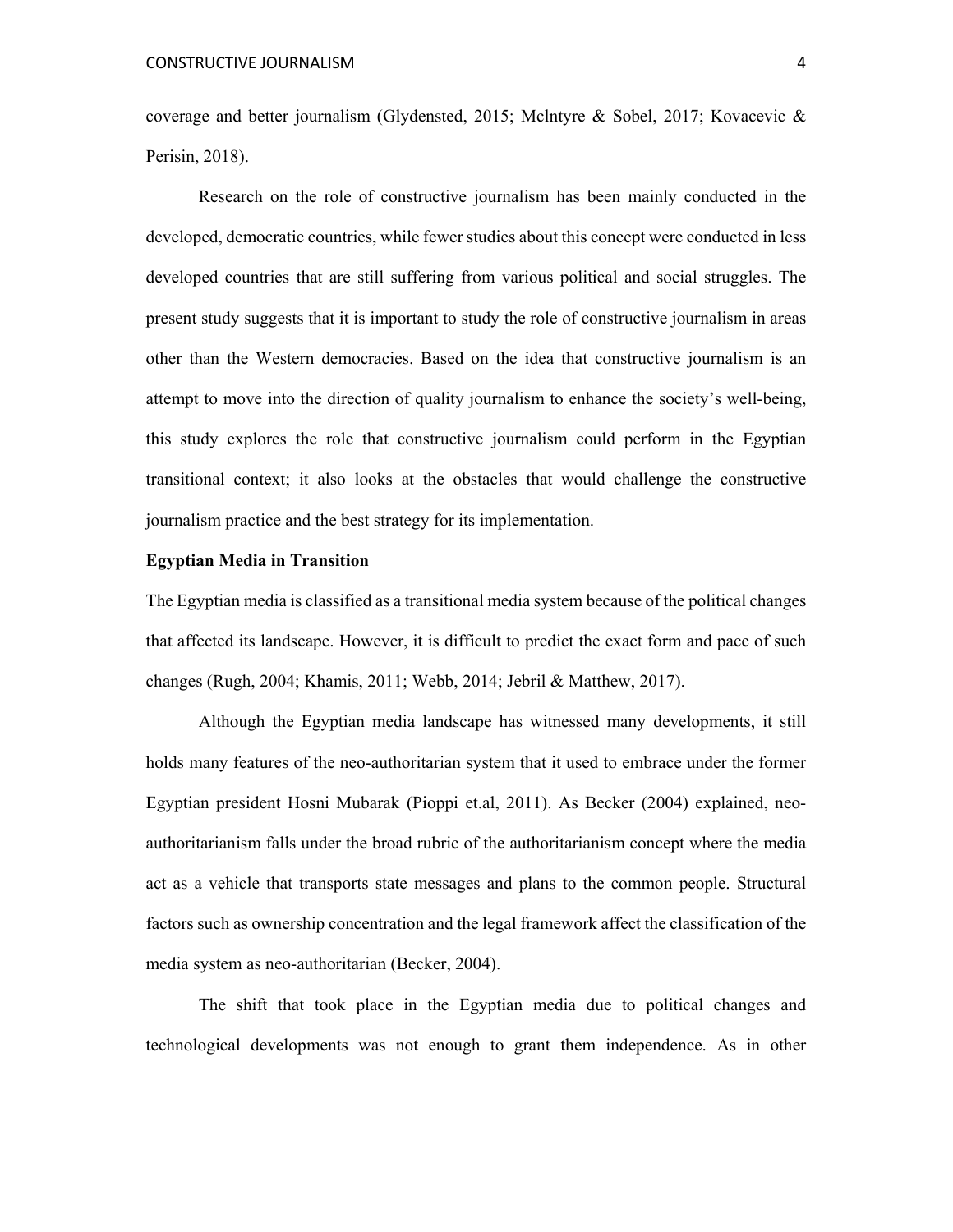transitional countries, governments will always try to regain their control over media performance (Abduall, 2014; Webb, 2014; Issawi, 2015).

On December 26, 2016, the Egyptian President ratified a new media law, creating three new bodies that would regulate the Egyptian print, broadcast and electronic media. This was in response to demands after the political uprising to eliminate the Ministry of Information and replace it with regulatory bodies.

The new law, which was approved by the Egyptian parliament, introduces three main articles in the Egyptian Constitution: Article 211 which provides for the establishment of the Supreme Council for Media Regulation replacing the Ministry of Information, Article 212 establishing The National Press Council (NPC), and Article 213 establishing the National Media Council (NMC).

Based on this, the Egyptian Radio and Television Union (ERTU), the official media apparatus, was converted in 2016 into a public service broadcaster namely The National Media Council (NMC), and the Supreme Council of the Press was replaced by the NPC to regulate the national print media sector.

Yet, this conversion is considered a theoretical one that exists just on paper only as the state radio and TV service still fall short in adopting the principles of public service broadcasting as well as the policies that enact the independence of the public media from government interference (Allam, 2017).

The national media still have limited independence and the government still maintains control through providing the main source of funding to this public service, which forces the national media to limit itself to the protocol news framework and function as a news reporter for state activities and ignore pressing domestic issues (Webb, 2014; Abdullah, 2014; El Shaer, 2015; Jebril and Loveless, 2017). The same is true for the print media which is facing a severe budget deficit and depend mainly on the government for financial support amounting to two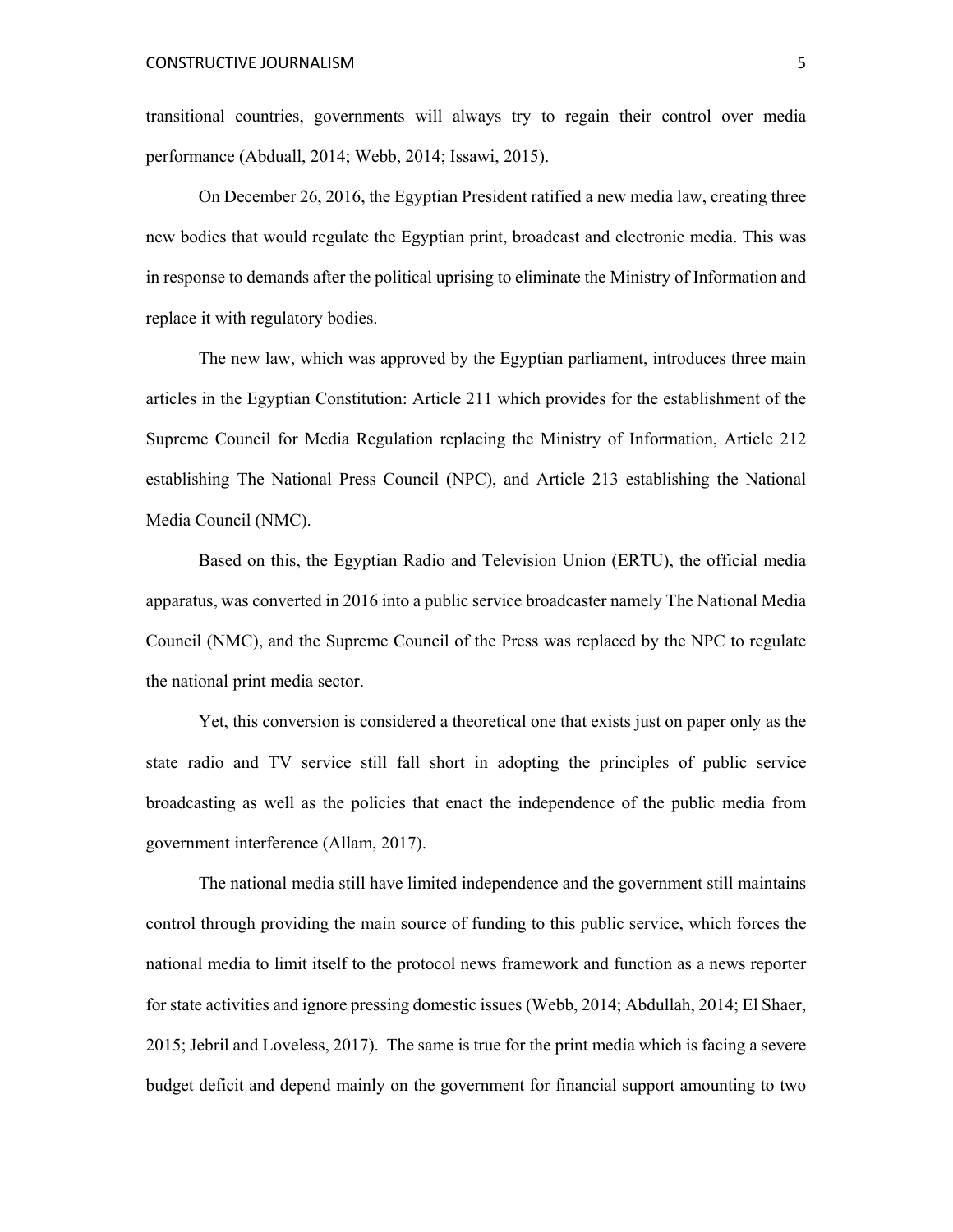billion Egyptian pounds a year to cover running costs and pay salaries (Eissa, 2016). This gives the government controlling stocks which again influences the news agenda and keeps it within the protocol news framework.

Neo-authoritarian features can also be found in the private media landscape. Even though access to private ownership is allowed, messages are controlled. For example, although there has been an increase in the number of private satellite channels, licenses are still issued by the government, and frequencies are assigned through the General Authority for Investment (GAFI) which is affiliated to the Ministry of Investment. More private radio stations started to operate after 2011, but the criteria of obtaining a license to launch a radio station are not publicly known yet.

Under the neo-authoritarian media system, the state does not resort to pre-publication censorship, yet it can depend on broadly worded laws which criminalize journalists for threatening the country's national security and tarnishing the image of the head of state (Becker, 2004; Price and Krug, 2000). In Egypt, the new constitution guarantees freedom of expression and freedom of the press. It also enables the launching of more private newspapers and websites as it eased the process of obtaining a license. However, the process is hurdled by laws issued more than 80 years ago, such as the Publication law enacted in 1936, and the Penal Code in 1937, among others.

# **Changes in the Egyptian Media Landscape**

Digital media in Egypt has witnessed a remarkable increase in popularity in the past few years according to recent reports on the usage of social media platforms. It is worth mentioning that the rates of Internet users and mobile penetration have risen significantly since 2011. The Internet penetration in Egypt has reached up to 40 million people, the mobile broadband subscriptions also reached 31% of the population. Internet users through mobile phones are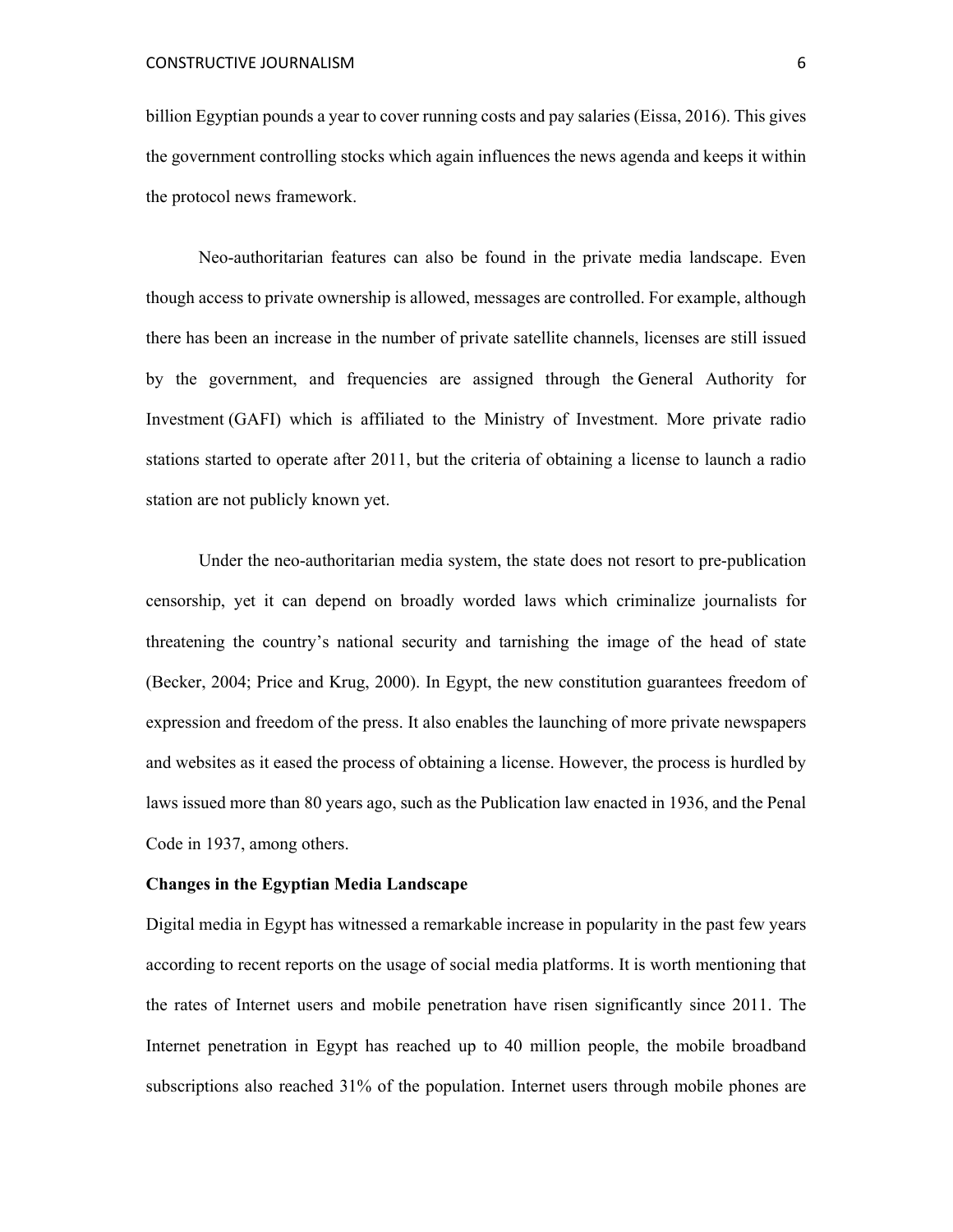estimated at 32 million subscribers. The families who have access to house Internet are 46.5 % of the population, while social media users (Facebook  $\&$  Twitter) come to 30.5% of the population (mideastmedia.org, CAPMAS, 2017; ICT, 2017).

The average time spent online per week in Egypt has increased from 18 hours in 2013, and 23 hours in 2015 to 26 hours in 2017. Using smartphones to connect to the Internet is rising and computer use is declining. The usage of smartphones increased from 32% in 2015 to 47% in 2017 and the use of computers went down from 34% in 2015 to 20% in 2017.

The Egyptian national media nearly lost its credibility after 2011 and fell into oblivion because of its unbalanced coverage of the political happenings, ignoring pressing domestic issues that affect Egyptian citizens, and maintaining its protocol news framework where it highlights officials' activities (Khamis, 2011; Abdullah, 2015; Abdel Baky, Al Ahram weekly, 2015). Despite the introduction of the media regulatory body, the structure of the national media and the political pressure practiced from the government's side continued to influence the content and keep it in favor of its agenda (Allam, 2018).

On the other hand, the private media found an opportunity with the ouster of Mubarak to increase the ceiling of government criticism, yet with the introduction of many private media organizations and the absence of media regulations, many private organizations shifted their focus towards negative news in an attempt to attract a larger number of audiences and higher traffic (Jebril & Loveless, 2017; El Hadidi, 2018).

 Many private media organizations were launched in the past few years, such as Cairo Broadcasting Corporation CBC (2011), Sada El Balad (2015), Al Nahar (2015), On E (2016), and DMC (2017) network, beside other satellite channels like Dream TV (2001), and El Mehwar (2002), Al Hayat TV (2008). Other newspapers were launched after 2011, such as *Al Youm7*, and *Al Watan* newspapers, in addition to news websites that belong to media networks, such as *Mobtada.com*, *Sada El balad*, and *Masrawy*. Radio stations were launched as well later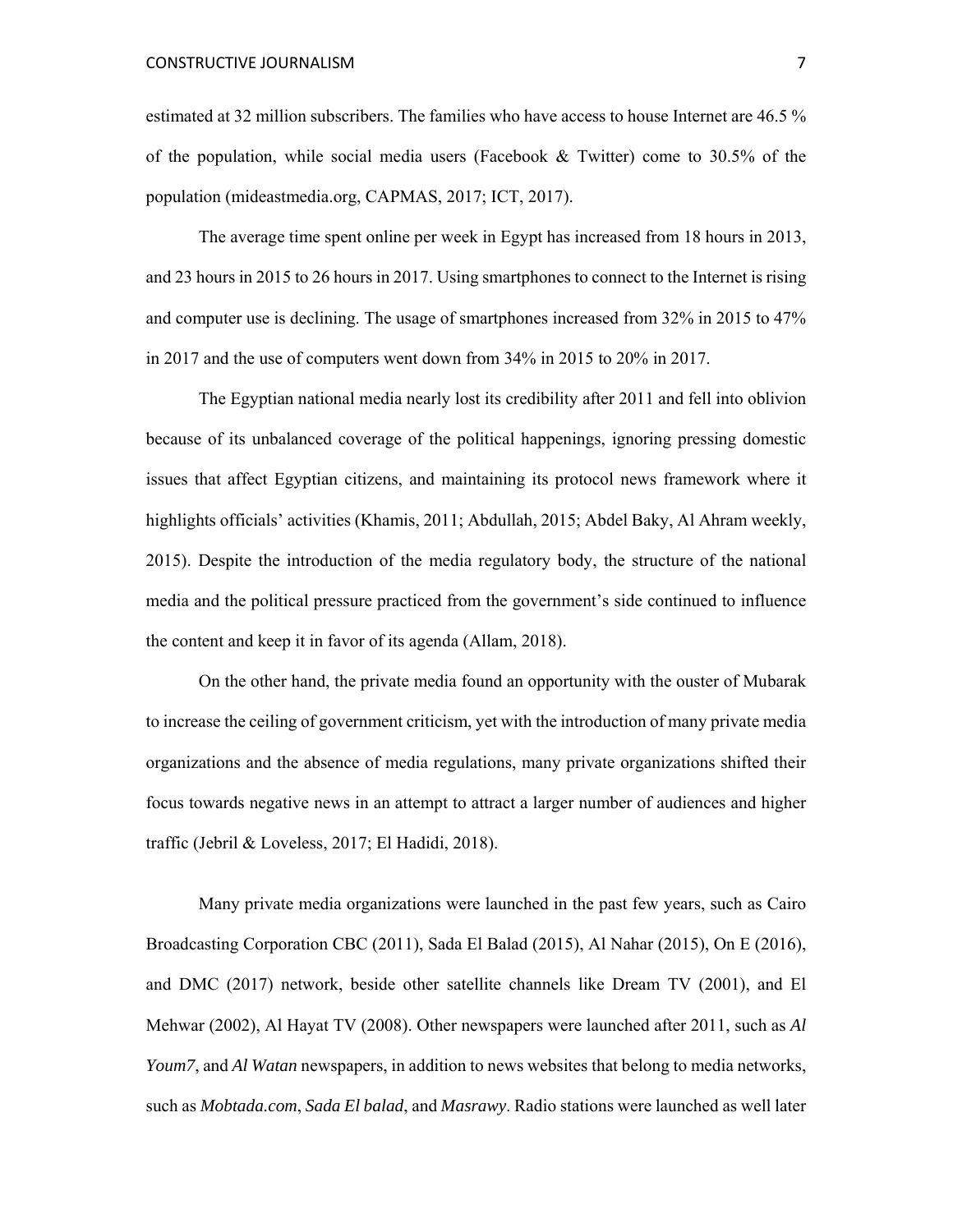such as Radio 9090 (2011), Radio NRJ and Radio DRN (2017), in addition to Negoum FM and Nile FM in 2003.

Each of these private media organizations was owned by individual businessmen until late 2017, when transfer of ownership to some private media organizations took place through two financial investment companies: Eagle Capital and Falcon Company that control now most private media outlets. Yet, news coverage remains the same: some political criticism is tolerated, while remaining keen on proving their loyalty to the regime to protect their business interests. Other private media outlets go to extreme lengths to provide sensational coverage to attract high viewership and, consequently, advertisers (Saeed, Personal Interview, 2017; afte,2018;). This unprofessional coverage has led to a credibility crisis, which affected news consumption trends (mideastmedia.org, 2017; Mostafa, 2018).

In this unrealistic representation of news in Egypt, the tenets of constructive journalism foreshadow workable solutions. In a country with a historical and social background such as that of Egypt, it is useful to explore the role of constructive journalism as a shift towards a higher quality and responsible journalism.

# **Role of Constructive Journalism in Transitional Periods**

Scholars criticized the two most prevalent types of journalism in the Egyptian media. Taylor (2008) said that protocol news compromises media professionalism as it is merely a regurgitation of politicians' speeches and activities without in-depth reporting or interpretation. On the other hand, Edgerly (2015) and Jackson (2016) found that the excessive coverage and the redundancy of negative news push audiences to avoid such news that paints an inaccurate image of reality and perhaps lead to desensitizing the public (Lewis and Rowe, 1994).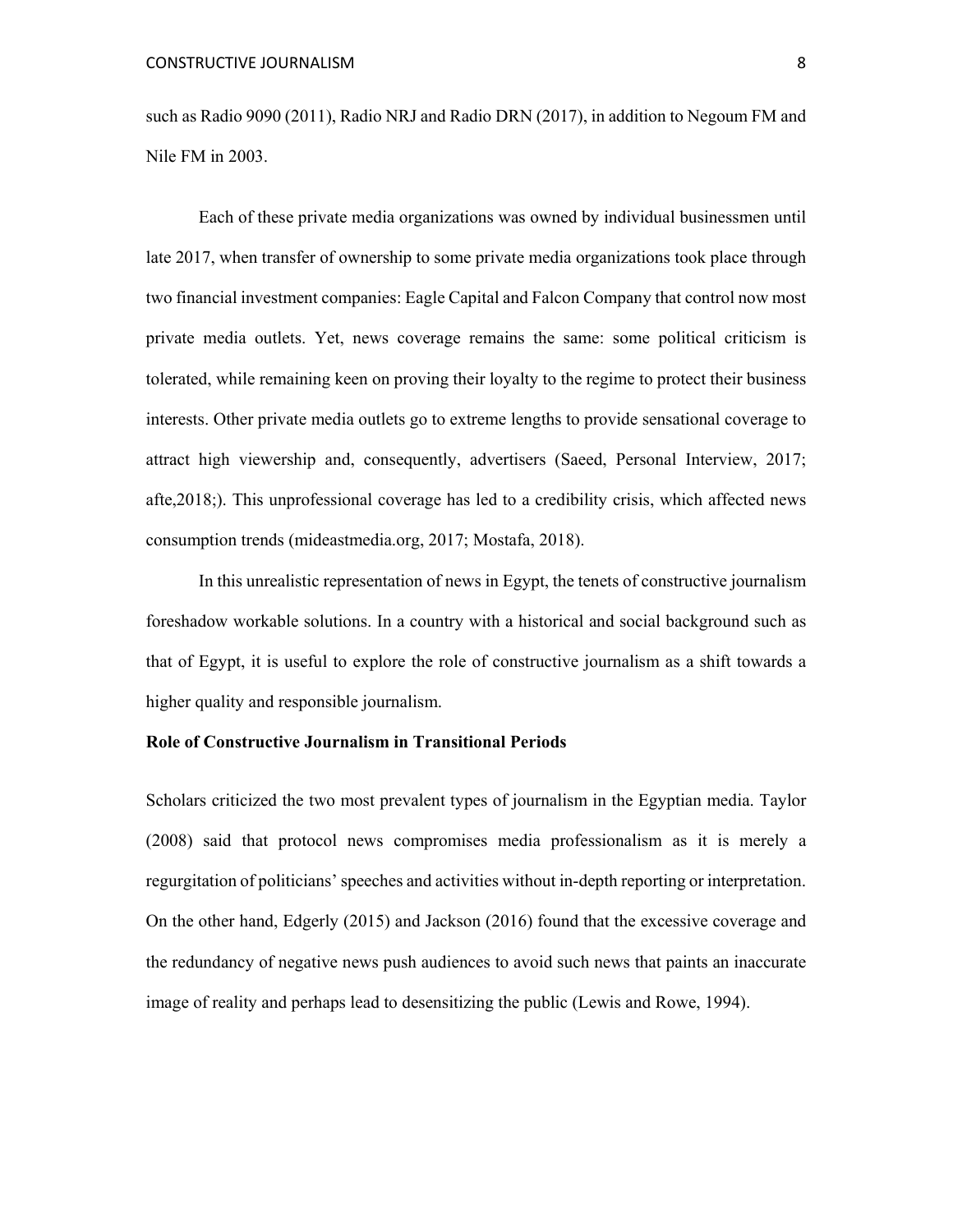Since audiences depend on the media for understanding the news, there is a direct relation between what is broadcast on the media and audiences' behavior (Makrem, 2003; Zagheeb, 2006), with an indication that biased stories lead to public confusion (Farag, 2006). Al Dagher (2012) suggested in his study on Arab media that the media should raise citizens' awareness and establish values and principles that lead to social building and encourage interaction with issues that are related to the current issues.

Haagerup explained that in times of crises or instability it is important to offer meaningful news stories from a perspective that gives alternatives and broadens the scope of understanding. Constructive journalism aims to provide a balanced story, not promote specific agendas or cross the line between journalism and politics. It provides unbiased coverage instead of supporting governments, officials or organizations. It does not focus on scandals or sensational topics, nor does it try to polarize audiences. Constructive journalism puts the news in an appropriate context that could benefit the public and facilitate a well-informed debate about solutions (Haagerup, 2014).

Recent studies found that constructive journalism has a role in regaining audiences' engagement, promoting social and economic development, promoting social stability and unity (McIntyre & Sobel, 2017; Rotmeijer, 2018; Kovacevic & Perisin, 2018), and restoring the core values of journalism through contextual reporting, which is also part of the socially responsible role of the media. (Haagerup, 2014; Mclntyre & Gyldensted, 2017).

Other scholars have defined the practice of constructive journalism as news that improves, enhances, builds something up and energizes audiences, which helps them to be more positive towards their society (Gyldensted, 2011), and increases their level of engagement (Kinnick, Krugman and Cameron 1996; McIntyre & Sobel, 2014).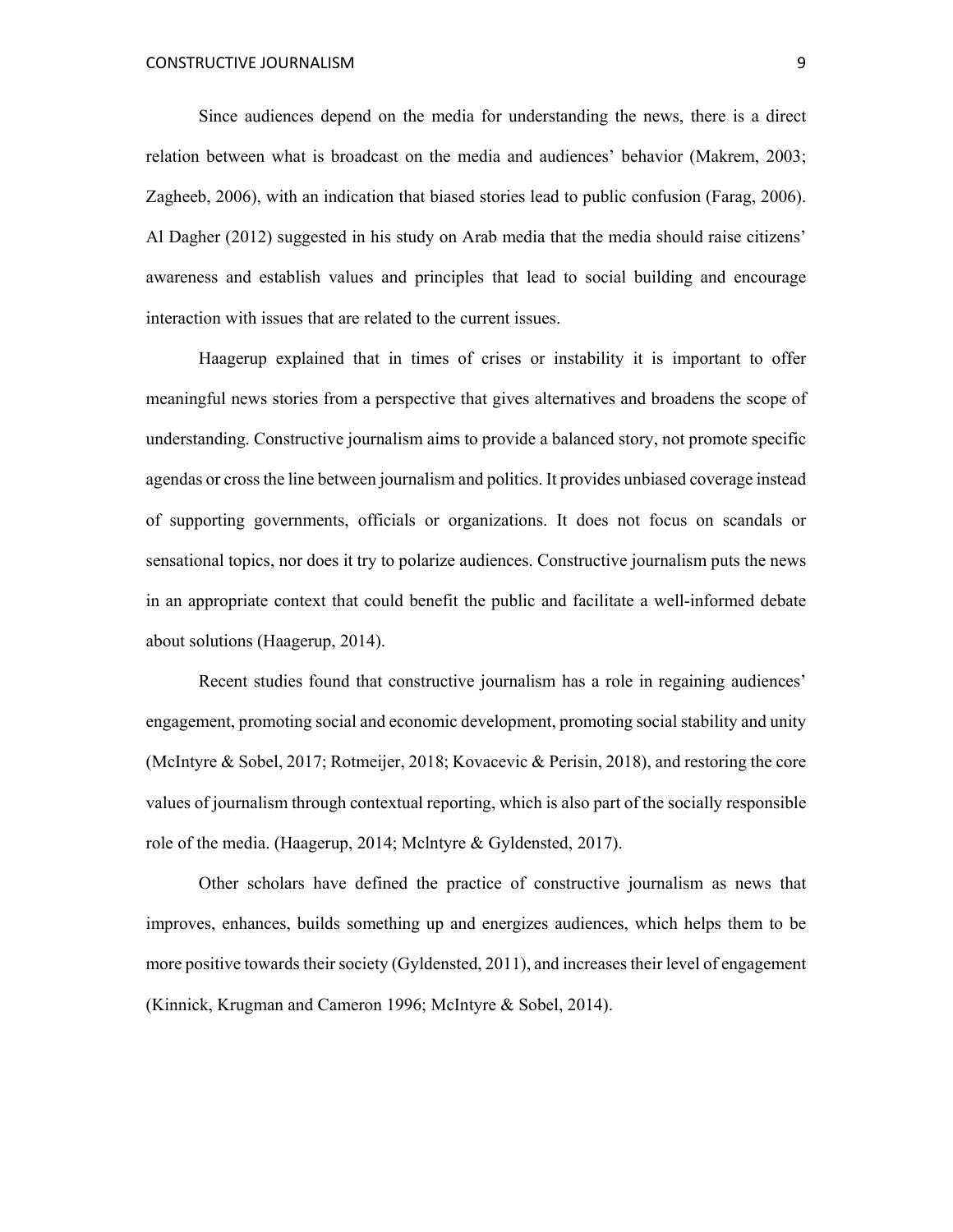Shocking news must be reported if journalists are to fulfill their core functions of alerting the public to potential threats and serving as a watchdog of the government. However, given that the media play a key role in the well-being of both individuals and their societies at large, scholars argue that the negativity and conflict in the news can be excessive and counterproductive which can ultimately lead to desensitization. Accordingly, it comes as no surprise that the reputation of the media has been declining (Pew Research Center, 2011; Pew Research Center, 2012)

Considering the recent findings of the impact of constructive journalism in transitional countries, and the vital role of media during transitional periods, it is important to examine the possible role of and challenges for constructive journalism within the Egyptian transitional context given the political, economic and media changes, and to propose the best strategy to implement the practice of constructive journalism. It is with this purpose that interviews were conducted with fourteen Egyptian journalists about this topic.

# **Method**

The present researcher conducted multiple semi-structured in-depth interviews to gather qualitative data that reflect the interviewees' insights on the role of constructive journalism in the socio-political and economic context of Egypt after the 2011 uprising. Each interviewee answered to both a core set of pre-determined, structured questions and follow-up impromptu questions based on her/his responses and experiences. A thematic analysis was employed to code the interviewees' answers and have a proper pattern of analysis.

A purposive snowball sampling technique was adopted, and interviews were scheduled based on the time suggested by the interviewees. Fourteen journalists were interviewed over a period of three months in summer and fall of 2017. Unlike the larger samples used in quantitative survey studies, this study used a qualitative method for an in-depth understanding through a purposive sample of journalists and media professionals. Interviews were divided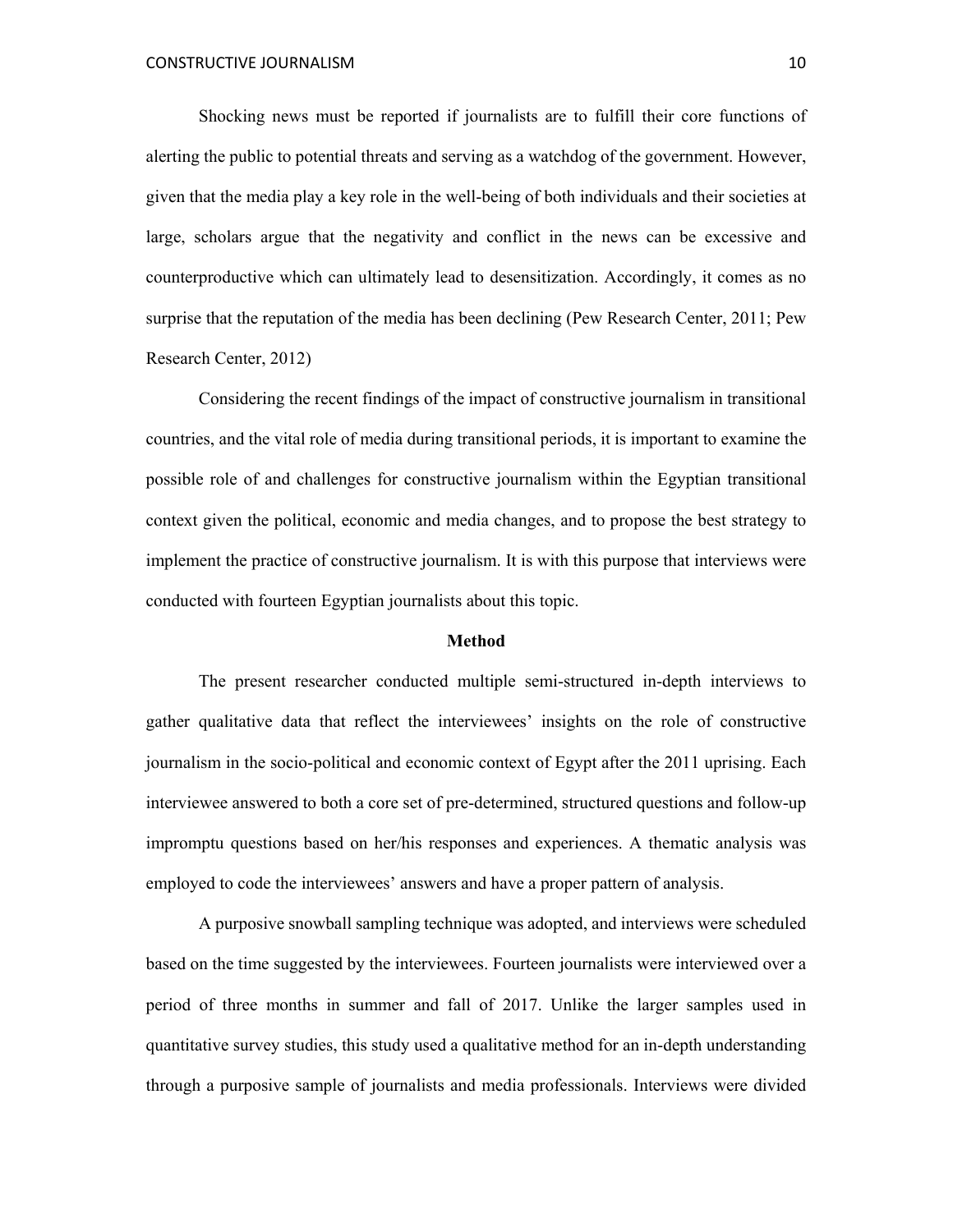between state owned and private media to gain insight about their interpretations of constructive journalism.

# Table 1

| Distribution of the Interviewees According to Occupation and Type of Media Organization |  |  |
|-----------------------------------------------------------------------------------------|--|--|
|                                                                                         |  |  |

| Interview      | Occupation                         | Outlet                        | Organization   |
|----------------|------------------------------------|-------------------------------|----------------|
|                |                                    |                               | Type           |
| $\mathbf{1}$   | Former Editor in Chief             | Print                         | Government-run |
| $\overline{2}$ | Digital Media Manager              | Print+ Online                 | Private        |
| $\overline{3}$ | Senior News Manager                | Print+ Online                 | Private        |
| $\overline{4}$ | Former Editor in Chief             | $Print + Online$              | Government-run |
| 5              | Editor in Chief/Content<br>Manager | Print+ Online/ TV             | Private        |
| 6              | Editor in Chief                    | Print                         | Government-run |
| $\overline{7}$ | <b>News Editor</b>                 | TV                            | Private        |
| 8              | News Producer                      | <b>TV</b>                     | Government-run |
| 9              | Editor in Chief                    | <b>Online News</b><br>Website | Private        |
| 10             | Reporter                           | Print+ Online                 | Private        |
| 11             | <b>News Producer</b>               | <b>TV</b>                     | Government-run |
| 12             | <b>News Editor</b>                 | TV                            | Private        |
| 13             | <b>Senior News Producer</b>        | Print+ Online                 | Private        |
| 14             | Executive Manager+<br>Journalist   | Print+ Online                 | Private        |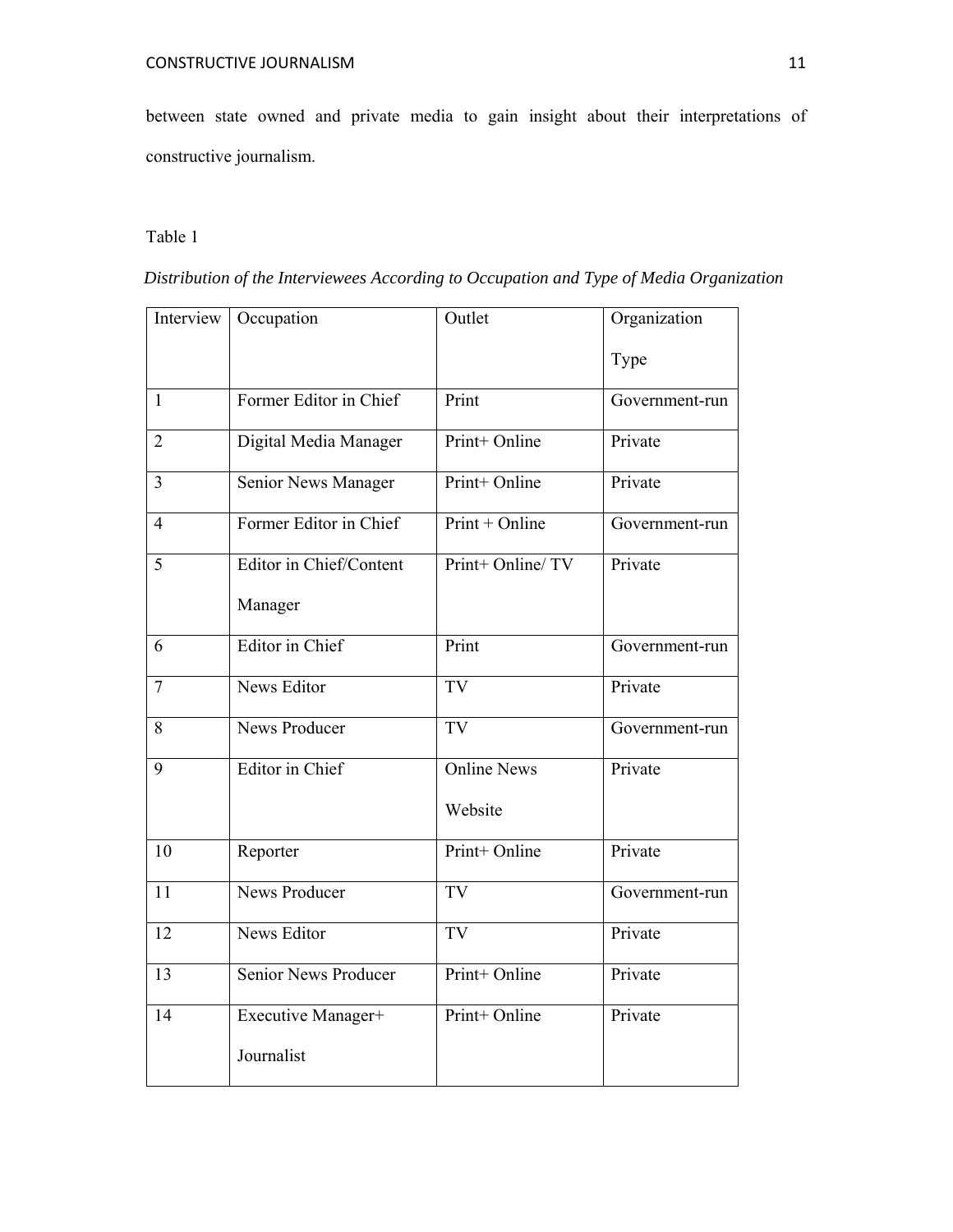All interviewees have more than 15 years of experience in either government-run media and or private media. This helped in obtaining an insightful vision about media performance and journalism quality before and after the political uprising of 2011. Most of the interviewees have experience in the different fields of journalism: print, broadcast and digital. Interviews were conducted either by phone or face-to-face. Only two interviews were conducted by email. There was no limit set to the number of the interviews, yet interviews continued until data started to be repetitive and could be integrated and categorized.

Journalists were introduced to the concept and definition of constructive journalism and its origins and they were then asked a range of questions that pertained to the three major research questions of the present study: the role of constructive journalism in Egypt, the main obstacles that would challenge the adaption, and the best framework to implement constructive journalism.

# **Research questions**

RQ1: What is the role of constructive journalism in the ongoing transitional period in Egypt? RQ2: What are the factors that may challenge the adoption of constructive journalism in the current Egyptian transitional period?

RQ3: How could journalists practice constructive journalism in Egypt?

#### **Findings**

#### *RQ1: Role of Constructive Journalism in Transitional Period*

The first research question centers on the role that constructive journalism could have during transitional periods, given the context of the Egyptian media landscape. The roles identified by the interviewed journalists fall mainly within the realm and scope of social responsibility.

#### *Promoting developmental behavior and societal well-being*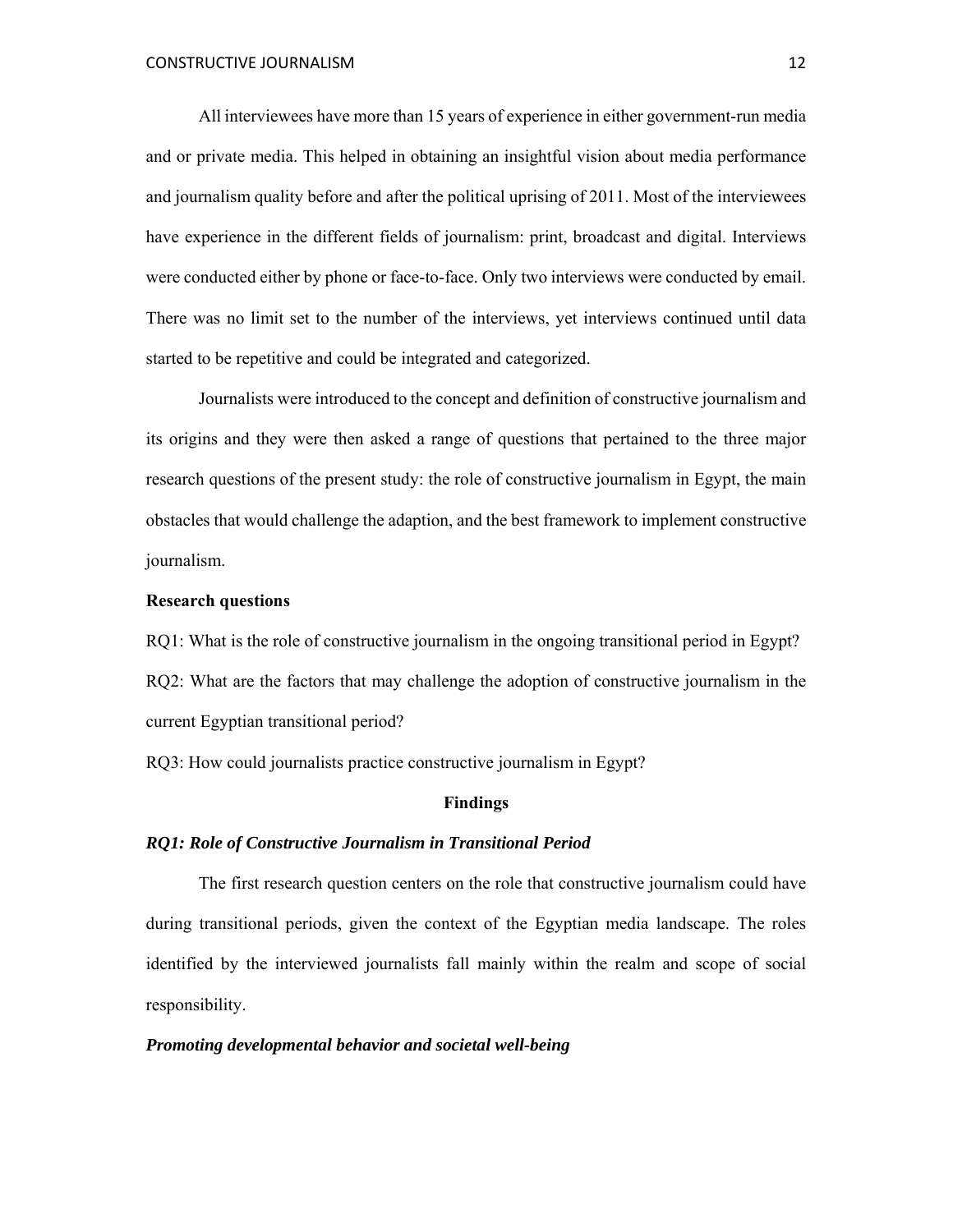Constructive journalism in Egyptian media organizations can have a role in promoting citizens' developmental behavior. According to interviewee 1, a former CEO of a government-run, "Part of the role of constructive journalism during transitional times and difficult economic periods is to strengthen the values of work and production and encourage the values of wise consumption."

This interviewee elaborated that the media could be a source of enlightenment at the same time when it covers domestic concerns, or it could be a source of enlightenment through offering solutions that would enhance the well-being of the society. For example, while covering the water shortage crisis in Egypt, the media can teach farmers about modern farming and irrigation methods that would help them in getting better quality of crops and lowering their levels of water consumption. Teaching a new method/idea or promoting a positive behavior is part of being constructive, which enhances the well-being of the citizens and the society. This kind of journalism is beneficial, compared to the press that focuses on sad tidings and spread worries among the citizens.

Journalist 3, a senior news manager for a private newspaper, seconded the above opinion and added that focusing only on crisis and painting a dark picture without offering solutions or pinpointing opportunities leads to audience frustration and disengagement instead of being part of developing their societies.

This role that constructive journalism could perform in Egypt matches with Gyldensted's (2011) definition for constructive news, which highlights a socially responsible role in improving the well-being of the society.

#### *Have a core mandate that focuses primarily on serving the public interest*

One of the main roles identified by the interviewees is serving the public interest. It is interpreted from the interviewees that serving public's interest means empowering audiences with information.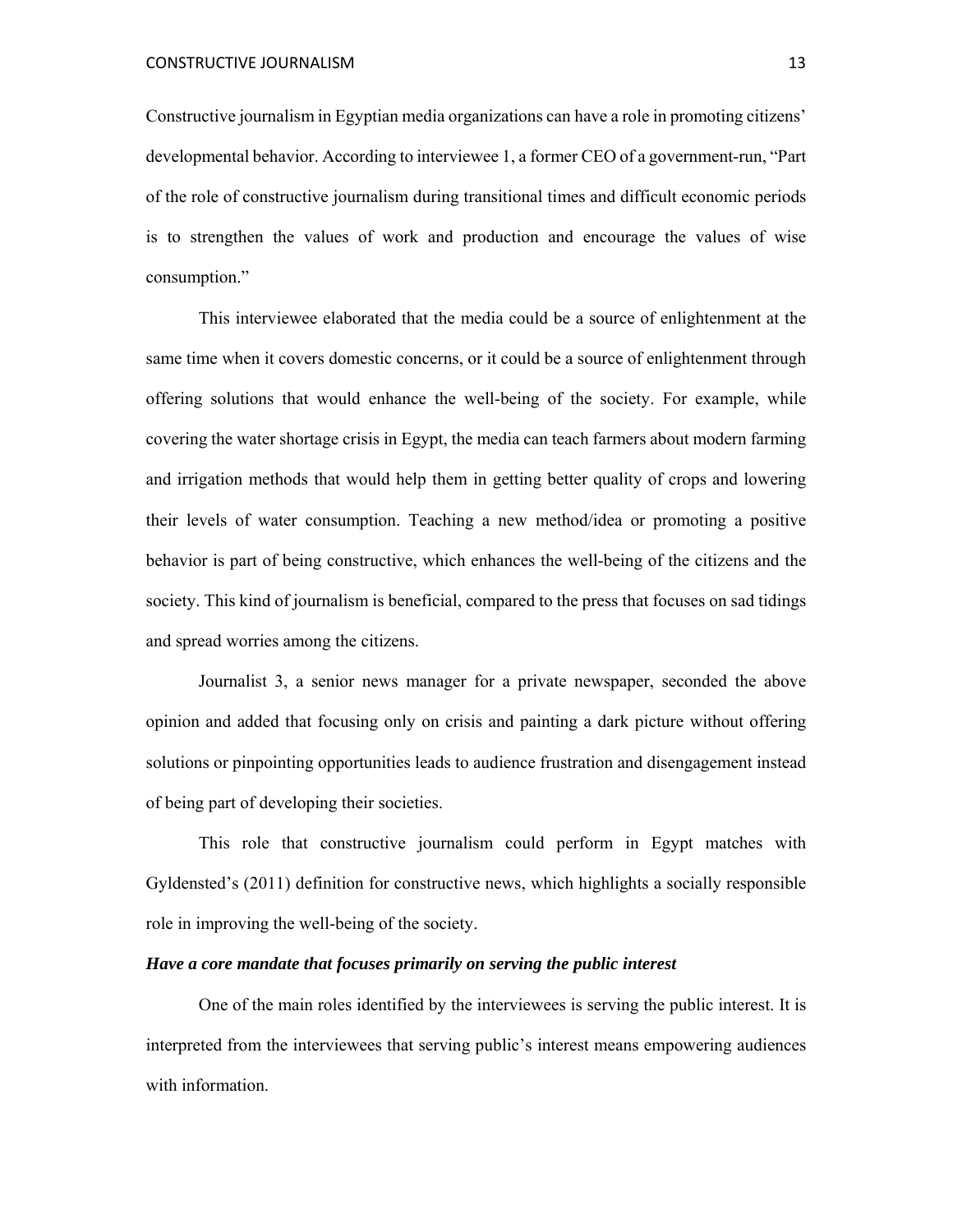Journalist 5, an editor-in-chief of a daily, private newspaper and content manager of a private satellite TV channel identified the role of constructive journalism according to "serving the public's interest through giving them information beyond the traditional news reporting. It is a purposeful kind of press where goals cannot contradict the professional standards of journalism." As an example, he explained that Egyptian journalists have a responsibility during this period not only to report on current issues, but also to explain how these news stories would have an impact on the public. specifically, when the media report about the inauguration of the electric power plants, which are said to be ranked the second largest worldwide, they should explain how these plants will affect the economy, and how they might open opportunities for employment. Yet, what is happening now in magnifying the importance of the piece of news or throw it with heavy criticism does not help the audience and leads to disinterest

Journalist 2, a digital content manager of a private newspaper, said that the social, economic and political environment in Egypt is unlike that in Denmark where constructive journalism was developed. Egypt is facing many challenges, such as high inflation rate, high unemployment rate, etc. Unprofessional coverage leads to confused views, in addition to the spread of the fake news phenomena that makes the situation worse. Thus, reporting on developmental projects should be the beginning and not the end of a story because keeping audiences updated with progress, facts and information integrates them into the society.

This role enforces the idea of socially responsible reporting that is a main feature of constructive journalism and resonates with the idea of Peters and Broersma (2017), and Hautakangas and Ahva (2018) that journalism should not be only a distant observer, but should have also a role in social development through contextual reporting that serves audiences and societies.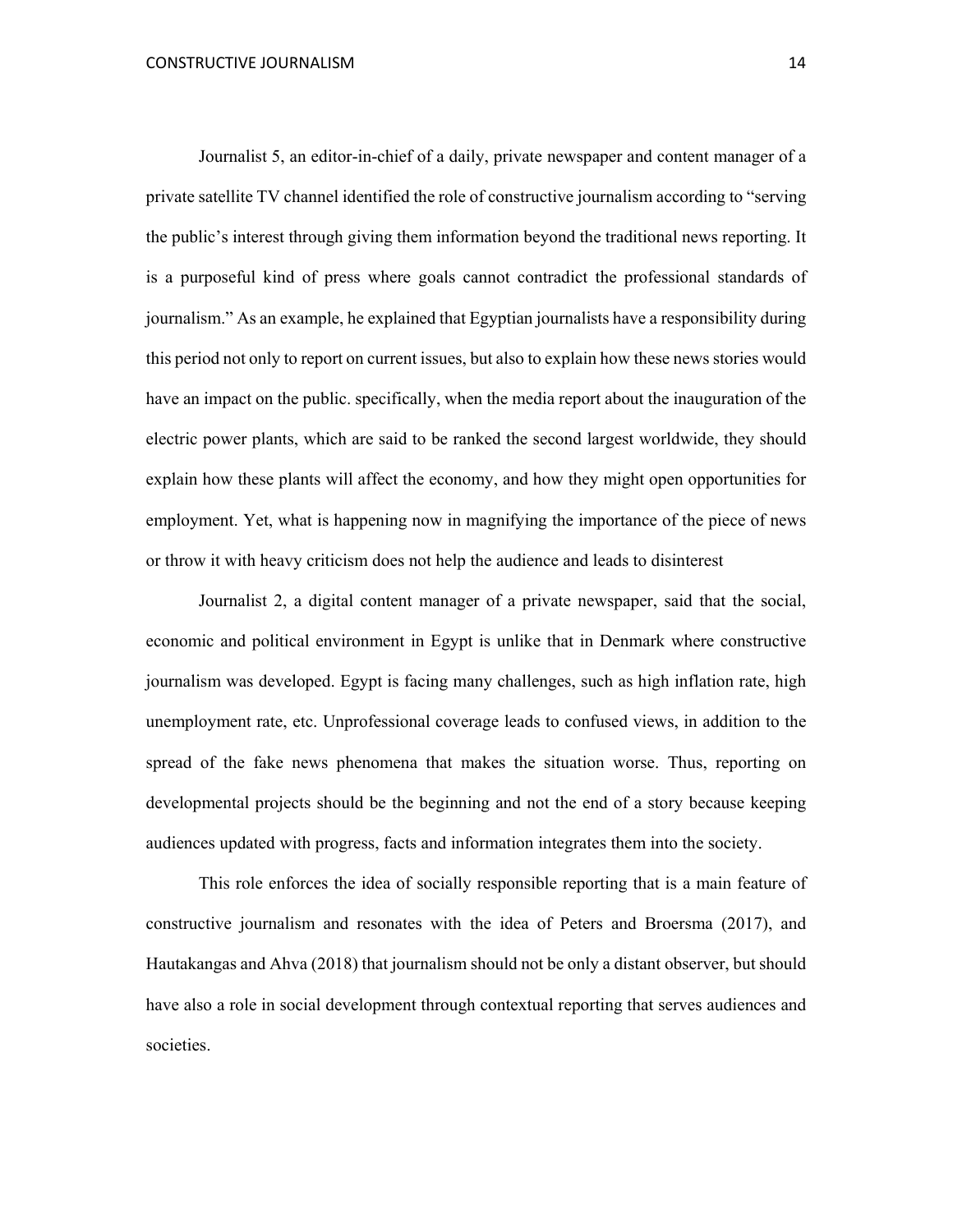#### *Having Engaged Audience*

The interviewees generally agree that the unprofessional coverage of many media organizations has negatively affected the reputation and credibility of the media industry. Journalist 11, a news producer at a government-run TV channel, said:

No one can overlook the amount of violations that happened in the past few years in many of the news coverage; and audiences have become very smart in understanding the intention of the message, and that is why their trust in these outlets has been affected and pushed them to migrate to other platforms.

Journalist 2, digital media manager at a daily private newspaper, said that constructive journalism can fix the relationship between audience and media organizations. He said:

I believe that constructive journalism is the only way to regain the audience back to the media. He referred to one of the initiatives that was done by an independent newspaper in June 2017, in collaboration with 50 newspapers worldwide. The issue focused on some problems in the Egyptian society, such as education in rural areas, green environment, renewing automobile exhaust, new methods of irrigation, and provided solutions that based from experiences from countries that share similar economic and social circumstances. We found high interactivity, and people started to send emails and interact through writing suggestions on our social media accounts.

This confirms the findings of Andresen et. al  $(2017)$ , Perisin & Petra  $(2018)$  who found the constructive journalism have a responsibility towards providing stories that help and engage audience.

# **RQ2: Challenges of Implementing Constructive Journalism in Egypt**

After defining the role of constructive journalism in transitional countries, the second research question aimed to identify the challenges that would stand against the adoption of constructive journalism in the current Egyptian transitional period. Three main predictors came out from the interviews: Government power, Commercial Pressure, and lack of audience trust.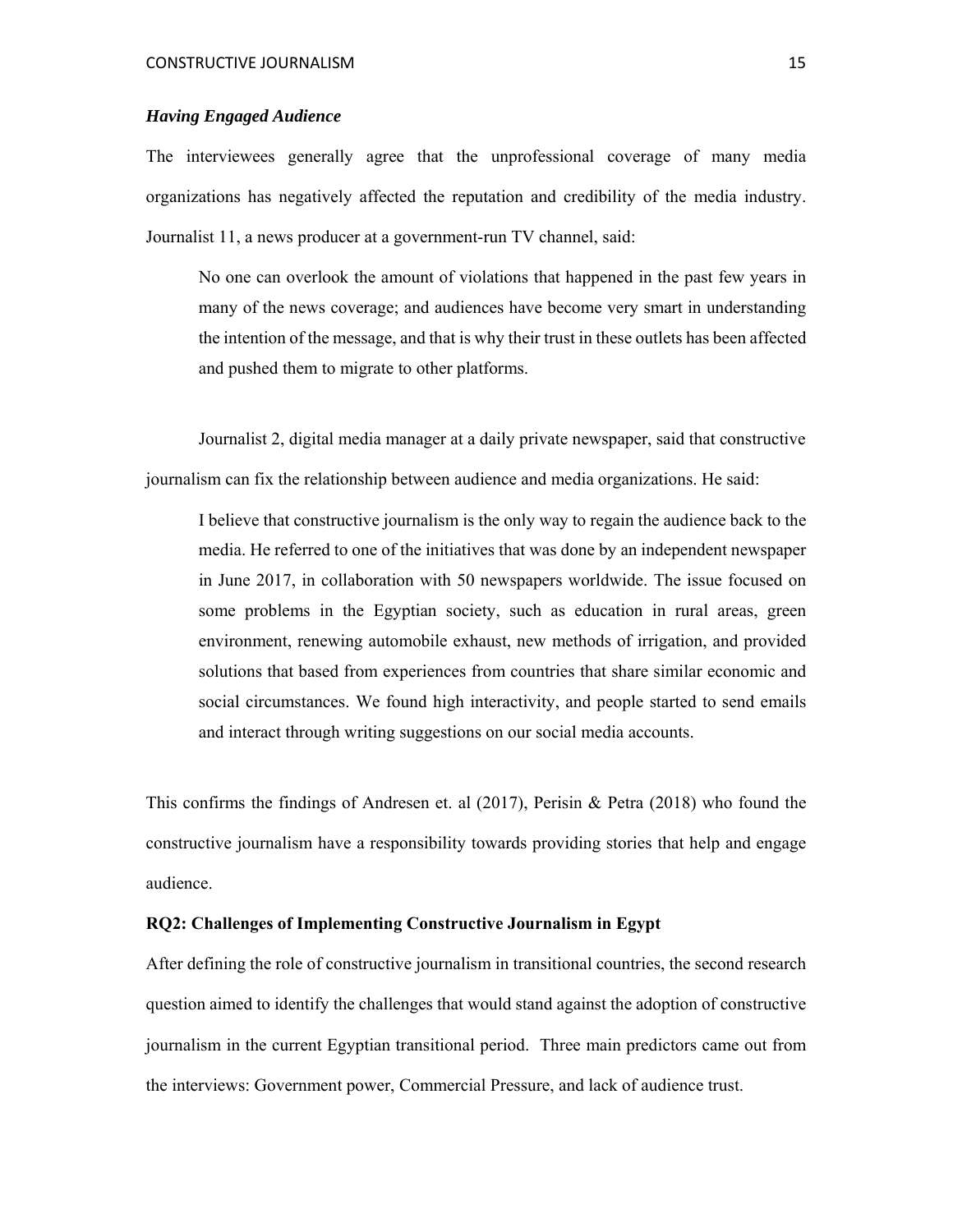#### **Government Power**

Journalists from the national and the private media organizations argued that remnants of the authoritarian system in Egypt can be challenging to the practice of constructive journalism.

Journalist 4, a former editor in chief of a government-run newspaper, said that the organizational structure of the national media enforces a vertical type of communication inside the news room as the directions come from the top-level (editor-in-chief) to the middle and lower managerial levels in a strict way to make sure that the news promotes the national policies of the government. He added that this type of vertical communication enforces a frame of protocol news that focuses more on officials and their activities, which will challenge the constructive journalism approaches.

However, it is worth mentioning that some journalists see a chance through social media platforms where people share their concerns which can challenge such vertical communication and influence the mainstream media's news agenda.

Journalist 12, a senior news editor at a private TV channel, referred to the government power not only on national media organizations but also on the private ones, which makes them practice self-censorship as they become meticulous about the wording of the news to avoid being exposed to any kind of penalties. He mentioned a recent incident when a story was published by *Al-MasryAl-Youm, a private newspaper,* during their coverage of the presidential elections when one of the headlines read "Presidency is mobilizing citizens to participate in the elections." The newspaper was accused of being unprofessional and that the headlines doubt the integrity of the elections process. The newspaper editor in chief was called for questioning and a fine of LE 150,000 was imposed. The interviewee said that such acts make everyone practice self-censorship as he or she will think twice before criticizing or talking about negatives, and this might challenge the practice of constructive journalism where a journalist is to cover the story with its positives and negatives.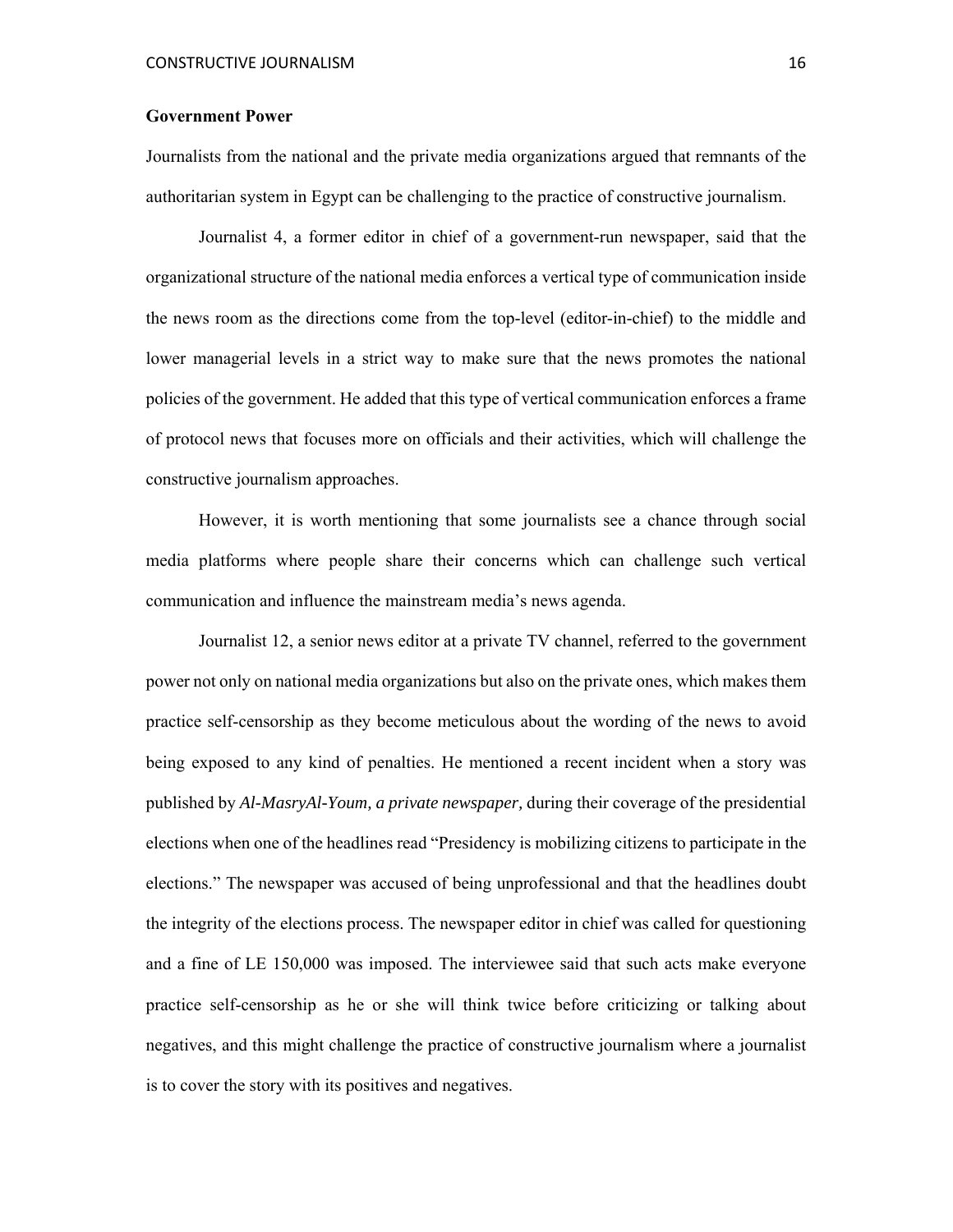He elaborated that the current government practices over the content affect the quality of journalism and affect the media's credibility.

# **Commercial Pressure**

Journalists believe that the news coverage of the private media organizations is highly influenced by the advertisements' revenue because it is their only source of funding, which most of the time keeps it away from professional coverage and accordingly challenge the idea of constructive journalism.

Journalist 4, a former editor in chief at a government-run newspaper, discussed the fierce competition between the private media entities that depend mainly on advertisements for revenue. This leads some organizations to provide sensational coverage to attract audiences and advertisers. As an example, he mentioned an incident where a talk show presenter on a private satellite channel focused on the slum problem in Egypt for two hours, ignoring completely the recent developments that were made in restructuring some slum areas. He said:

Covering people's sufferings and problems is one aspect of the story, however if the negative coverage went on for two hours without offering solutions or referring to the solutions that are taking place, then it is providing an imbalanced story for the sake of commercial benefit and I can guarantee that people will become bored and desensitized by time because they don't see hope.

This resonates with previous research that found that the excessive coverage of negative news makes people lose interest and become disengaged. (Mclntyre & Sobel, 2014; Edgerly, 2015; Jackson 2016).

 Journalist 12, a news editor at a private satellite TV channel, who said that the pessimistic picture that is drawn by many private organizations that are running after commercial gains, will lead to audiences' disappointment and disengagement which challenge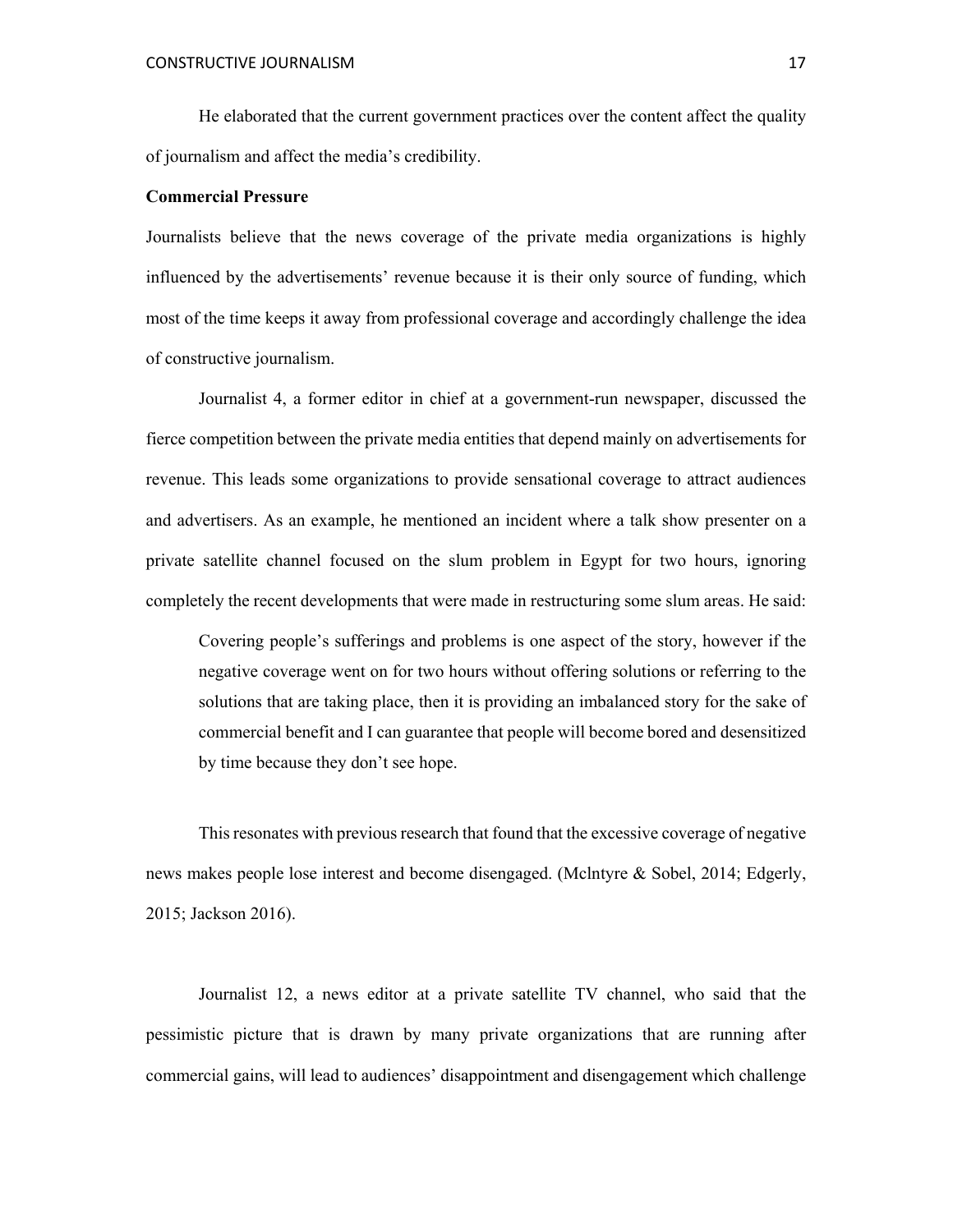one of the main functions of constructive journalism which is engaging audiences in the wellbeing of the society.

# **Lack of Audience Trust**

Although most of the interviewees believe that constructive journalism will have a role in regaining audience engagement, they believe also that it will take time because of the media's credibility that was deeply affected in the past few years.

Journalists 7, a news editor at a private satellite TV channel said that audiences are the victims of unprofessional coverage that leads to dissatisfaction with the quality of news. She said that the flaws in the news coverage range from relying on anonymous sources and reporting unbalanced stories, to providing opinionated news. According to her, this shaken trust will require patience and efforts to regain the audiences' trust back.

Most of the interviewees said that intensive training are required while introducing the concept of constructive journalism not to be perceived as another kind of propaganda.

# *RQ3: Practicing Constructive Journalism in Transitional Periods: The Utilization of Social Media Platforms*

Social media is widely popular in Arab countries, with the number of users growing exponentially every year (Mideast media, 2017). Amidst the current challenges that the mainstream media face, journalists suggest that constructive journalism can be effectively implemented in Egypt through the utilization of the high usage of social media platforms and through the integration of traditional media with social media to have a constructive-interactive communication model that would guarantee audiences'' engagement and promote society's well-being. One of the private media journalists noted:

I believe that both content and social are important, yet we can get best results when we combine them. Good content helps in building audience through social media platforms, and a good social media strategy can enhance audiences' level of engagement.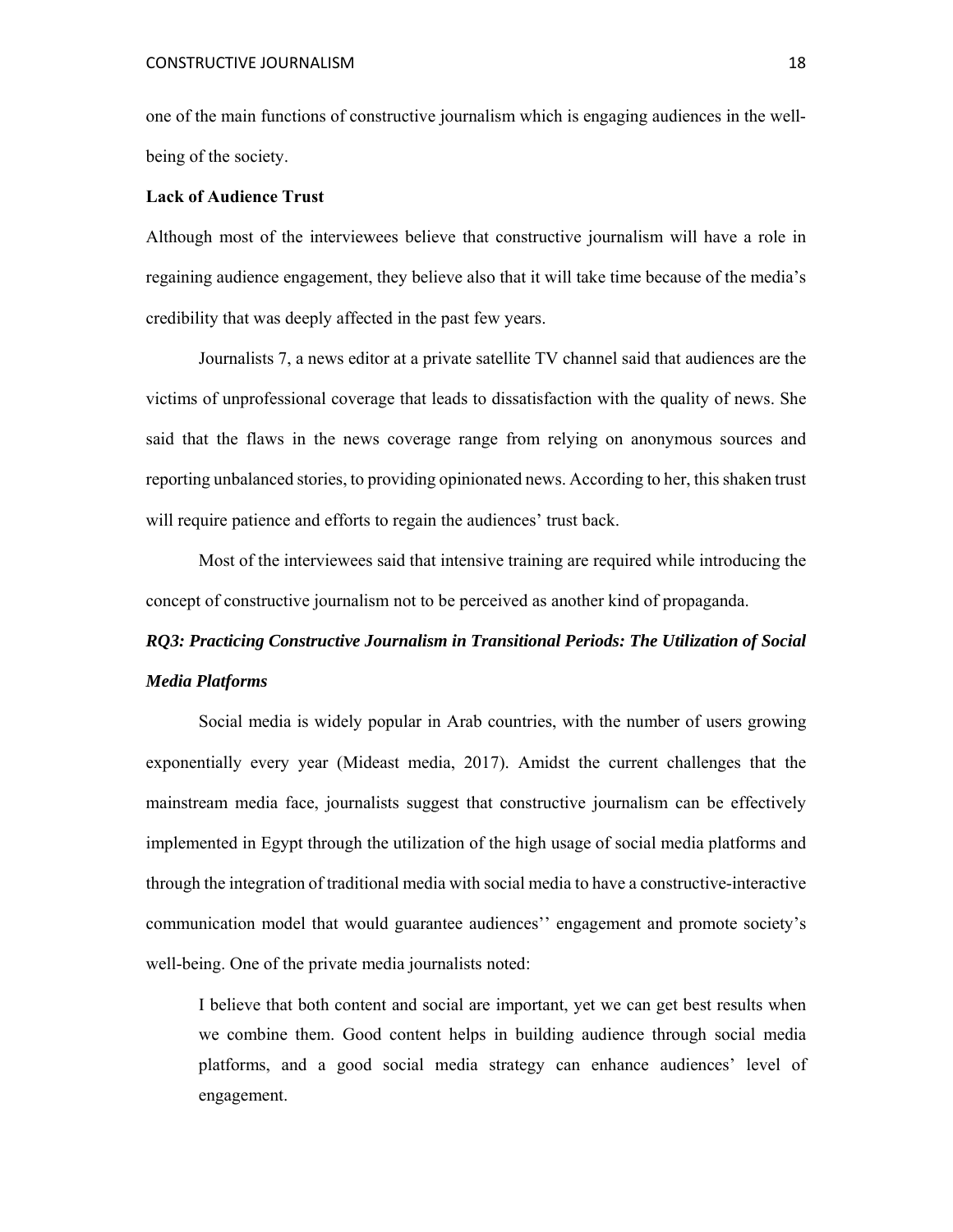The proposed strategy of providing constructive news through the integration of traditional media with social media platforms is a key feature to guarantee audiences' engagement and regain trust through creating three main tactics: engaging content, horizontal communication, and audience segmentation.

#### *Engaging Content*

The first step is creating content on social media platforms that would drive traffic. In light of the huge popularity of social media, and the increase in the number of users and their participation in the process of transmitting messages about various political, social, and economic concerns, it makes sense for news outlets to create social media accounts to attract a high number of followers.

A national media journalist noted that having a social media presence to get a bigger outreach is only the first step; mainstream media should be integrated with their social media platforms. He suggested the following:

Traditional media need to build strong social media platforms and maintain a strong presence. Constructive journalism is not only about creating and posting content on social media platforms, or about promoting content and driving traffic. We don't want people who would land on the page, read content and log out, we need to provide engaging, trustworthy content which audiences can interact with.

This idea was reinforced by a private media journalist who said that social media has the power to provide the overall picture as it combines problems, solutions and ideas.

# *Horizontal Communication*

Journalists agree that social media is a golden opportunity for mainstream media as it will disturb the vertical model practiced inside several newsrooms. Voices of audiences can be heard through analyzing their feedback and hearing their proposals in solving society's problems and implementing the suitable one.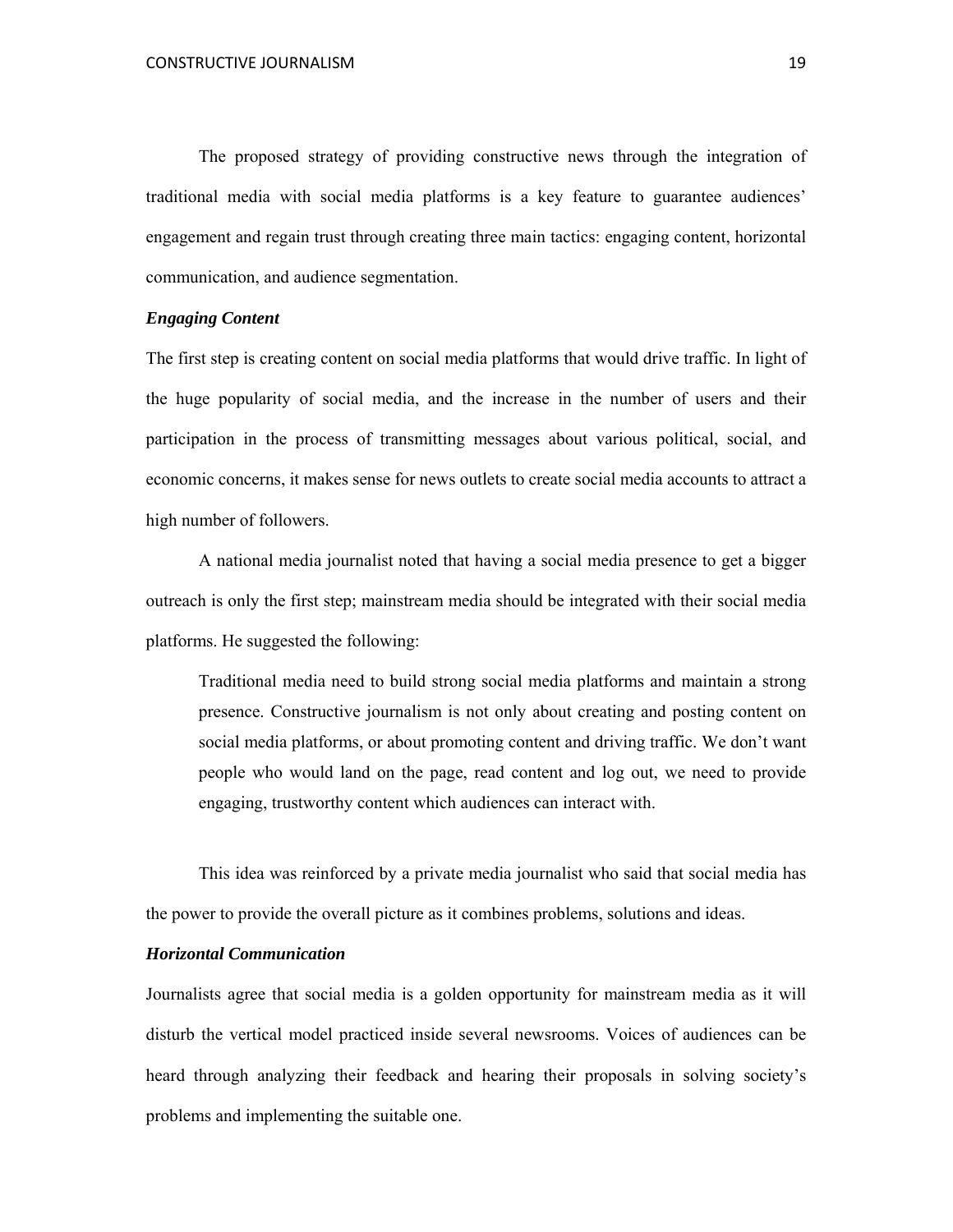Journalist 9, an editor-in-chief of a news website, said that audiences' reactions to social media are very powerful. She referred to a story that took place on a satellite TV channel when the anchor leaked photos of her interviewee who was sexually harassed. Such an action arouses dissatisfaction among the audiences who tend to share their dissatisfaction on their social media platforms. This led the CEO of that channel to ban the program for one month. He said that through the social media, audiences were able to share their opinions and open a two-way communication channel, which enables them to be integrated into the mass communication process. Accordingly, the idea of constructive journalism gets reinforced.

#### *Audience Segmentation*

The third feature that was pointed out by the interviewees is the targeting and segmenting technique to increase audience engagement with the content to in order to increase interactivity, build trust, and achieve community growth. The social media platforms of the mainstream media should adopt the latest audience analytical tools in order to study their behavior, comments, and interests and start creating stories that tackle their concerns.

This proposed strategy enforces audiences' integration and considers it essential in regaining their trust and implementing a successful constructive journalism; it is based on the idea of open channels with citizens, media, and the different institutions for the sake of society's development.

#### **Discussion**

This study showed that journalists believe in the necessity of implementing constructive journalism in the Egyptian media as most of the issues that challenge journalism in Egypt, in terms of unprofessional coverage and audience migration, are issues that constructive journalism is concerned with.

Journalists believe that constructive journalism is important in the current transitional periods in order to promote developmental behavior, serve public's interest, and increase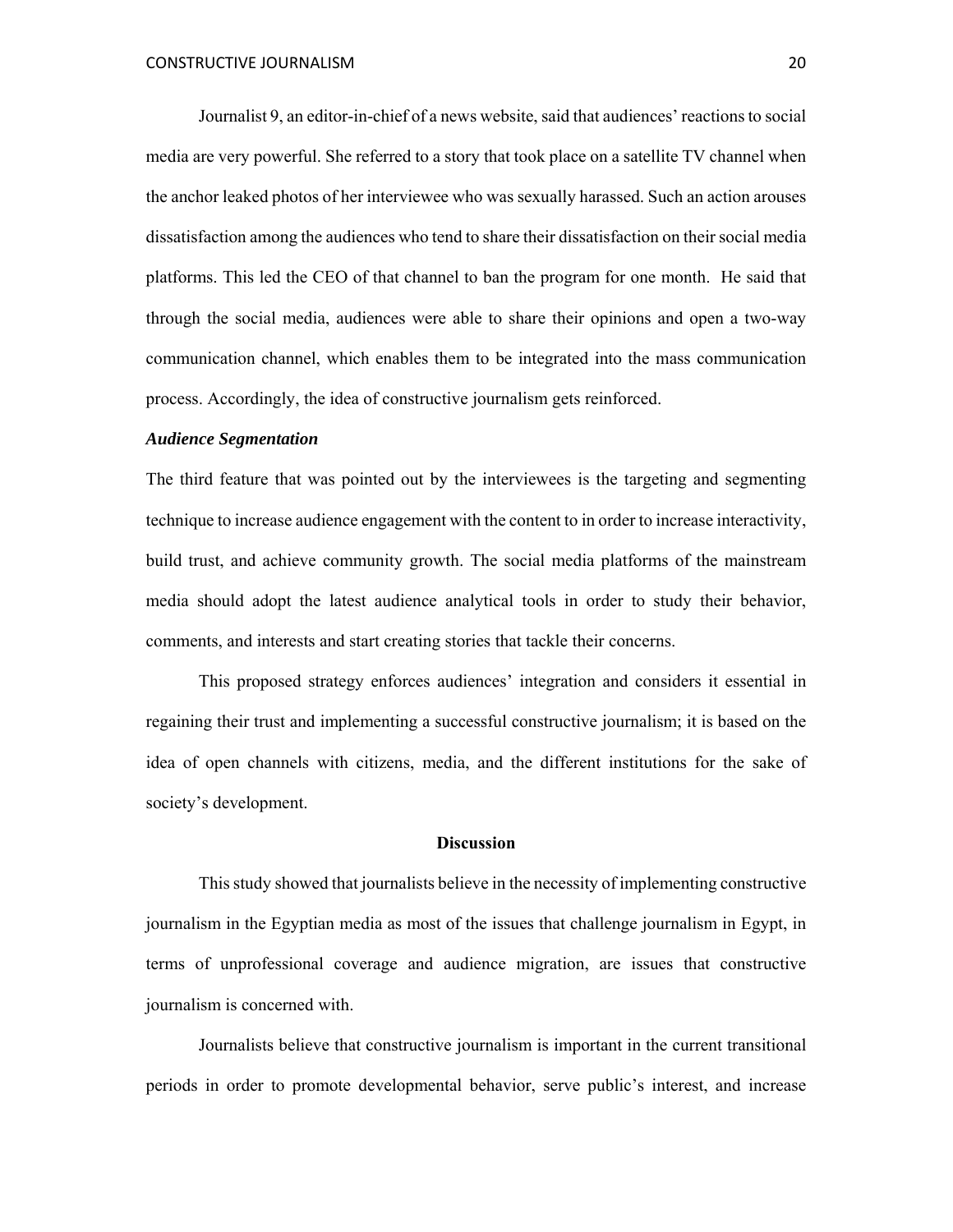audience engagement, yet it is constrained by the different kinds of control that are still practiced over the content, in addition to the lack of audiences' trust.

Through the in-depth interviews conducted, it was evident that journalists from both the government-run and the private media organizations believe in the role that constructive journalism could perform in the current transitional period, especially in fostering development. However, journalists from the private sector focuse more on audiences' engagement and interactivity.

Journalists see that the ideas of constructive journalism as an opportunity to improve the quality of journalism, yet the specific context in which the Egyptian media function demands a unique strategy for implementation. Journalists believe that constructive journalism will be effective when it is implemented through the utilization of the social media platforms and their high number of users. They believe that audience interaction through the integration of traditional and social media platforms will guarantee direct feedback from the audience and will avoid the misusage of the term constructive.

 The adoption of the proposed strategy will take different pace in different media platforms depending on the readiness of each media organizations to have an actual interactive presence on the social media platforms.

There is no one perfect way to implement the proposed strategy in all newsrooms, yet it requires a transformation in the methods of news gathering, planning, and production, and it requires the exploration of the potential of introducing constructive ideas with a strategy that would fit the newsroom culture and communication structure.

Although one of the limitations of this research is being based only on interviews, it is an important starting point for further research on constructive journalism in Egypt and similar Arab countries that share similar media and political systems.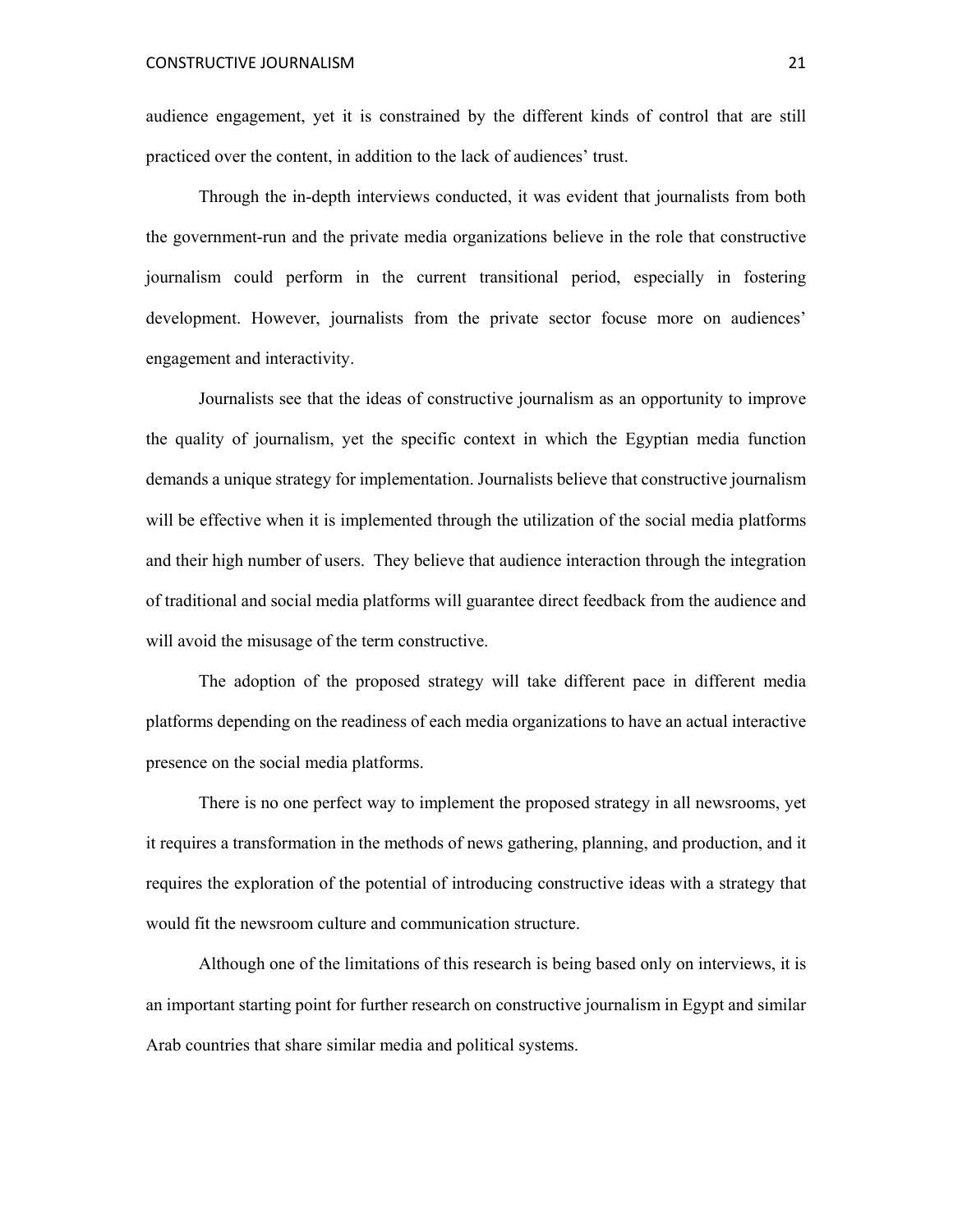The challenges that the Egyptian media system faces in its transitional period call for a "constructive-interactive" model of journalism that responds to the current social and political milieu. Such a model would have to be socially responsible by encouraging communication between decision makers and the people, bringing communities together and improving the media's performance rather than simply following traditional structures and commercial, business models.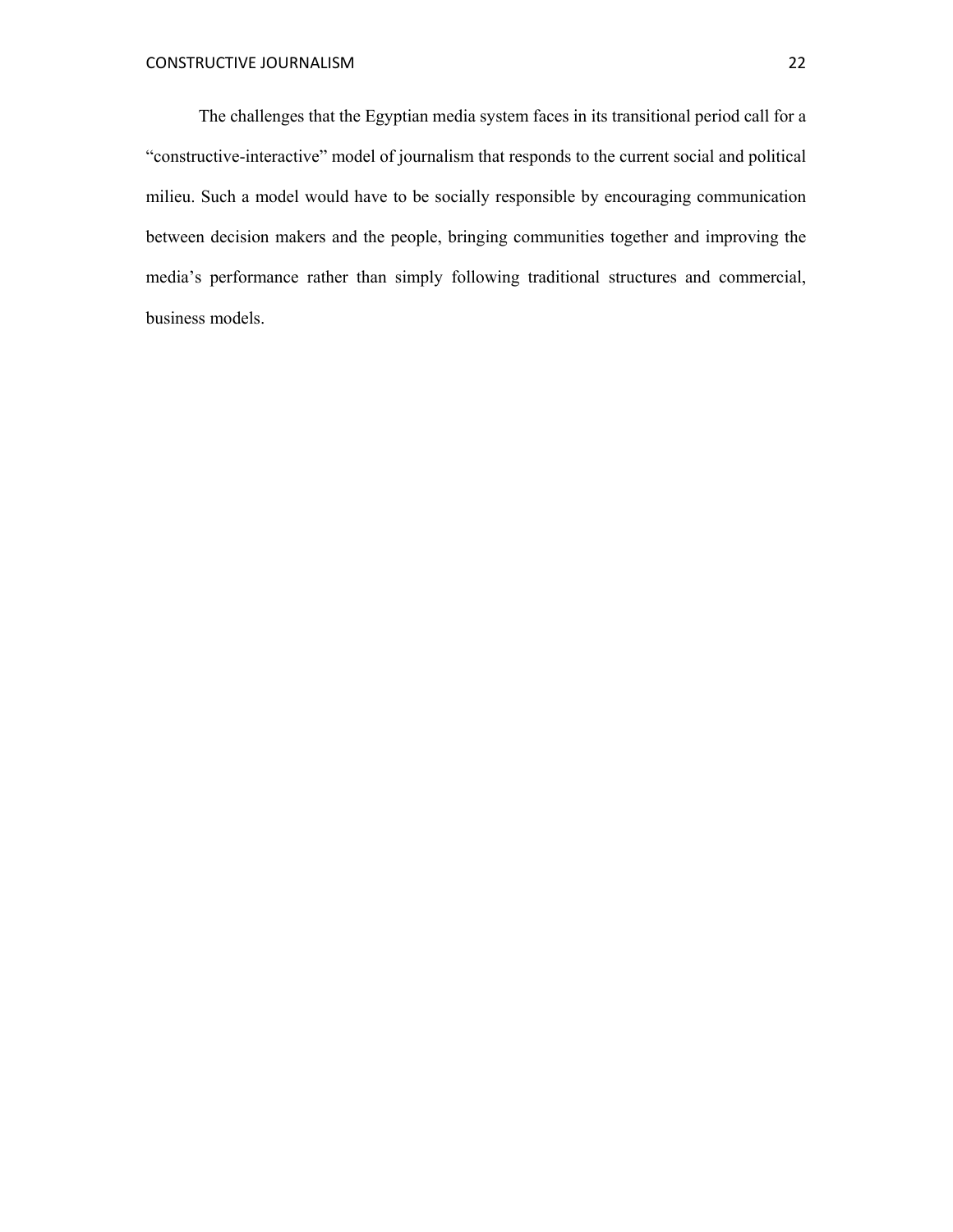#### **References:**

Abdulla, R. (2014). Egypt's media in the midst of revolution. Retrieved December 20, 2017, from http://carnegieendowment.org/files/egypt\_media\_revolution.pdf

- Abdulla R. (2015). Media diversity in Egypt: Monitoring newspapers and talk shows during the first post-revolution Parliamentary elections. In P. Valcke, M. Sukosd, & R. Picard (Eds.), *Media pluralism: Concepts, risks and global trends*. Palgrave Macmillan.
- Abdel Baky, M. (2015). *Hard times for the former giant of Arab media. AlAhram Weekly,*  December, 17.
- Al Dagher, M. (2014). Addressing the Arab press to the issues of tolerance and communication with each other. Analytical study of a sample of daily newspapers 2011-2012. *Journal of Arts and Social Science,5*. Retrieved December 20, 2017, from https://journals.squ.edu.om/index.php/jass/article/view/1061/1035
- Al Hadidi, M. (2018). Role of media in encountering crisis. *Arab Media and Society*. February 17, 2018. https://www.arabmediasociety.com/الأزمات-ومواجهة-الإعلام/
- Al Kasrawy, F. (2017). The positive indicators must be displayed in reality. Al Sahafa Al Youm. Retrieved January 20, 2018, from http://essahafa.tn/index.php?id=24&tx\_ttnews%5bpointer%5d=11&tx\_ttnews%5btt news%5d=89688&tx\_ttnews%5bbackPid%5d=6&cHash=5b02e238ea
- Allam, R. (2017). Egypt's new regulatory media system: Challenges and opportunities. *School of Global Affairs and Public Policy,* (4). Retrieved February, 10, 2018, from http://schools.aucegypt.edu/GAPP/Documents/PublicPolicyBrief/4 issue - Winter 2017.pdf
- Amin, H. (2010). Freedom as a value in Arab media. Perceptions and attitudes among journalists". *Journal of Political Communication,*125-135. Retrieved October, 15, 2017, from https://doi.org/10.1080/10584600252907407.

Ayrouth, E. The impact of the Internet and news media in the Arab world. *Business2 Community*. Retrieved April29, 2013 from https://www.business2community.com/infographics/the-impact-of-internet-and-news-mediain-the-arab-world-0480199#aMoOm4wl5RxPhoIq.97

Baumgartner, J. & Morris, J. (2010). My facetube politics: Social networking websites and political engagement of young adults. *Social Science Computer Review*, 28 (1): 24-44 Beam, R., Weaver, D. H., & Brownlee, B. J. (2009). Changes in professionalism of U.S.

journalists in the turbulent twenty-first century. *Journalism & Mass Communication Quarterly,86*(2), 277-298. Retrieved October 20, 2017, from https://www.researchgate.net/publication/254120269 Changes in Professionalism o f US Journalists in the Turbulent Twenty-First Century.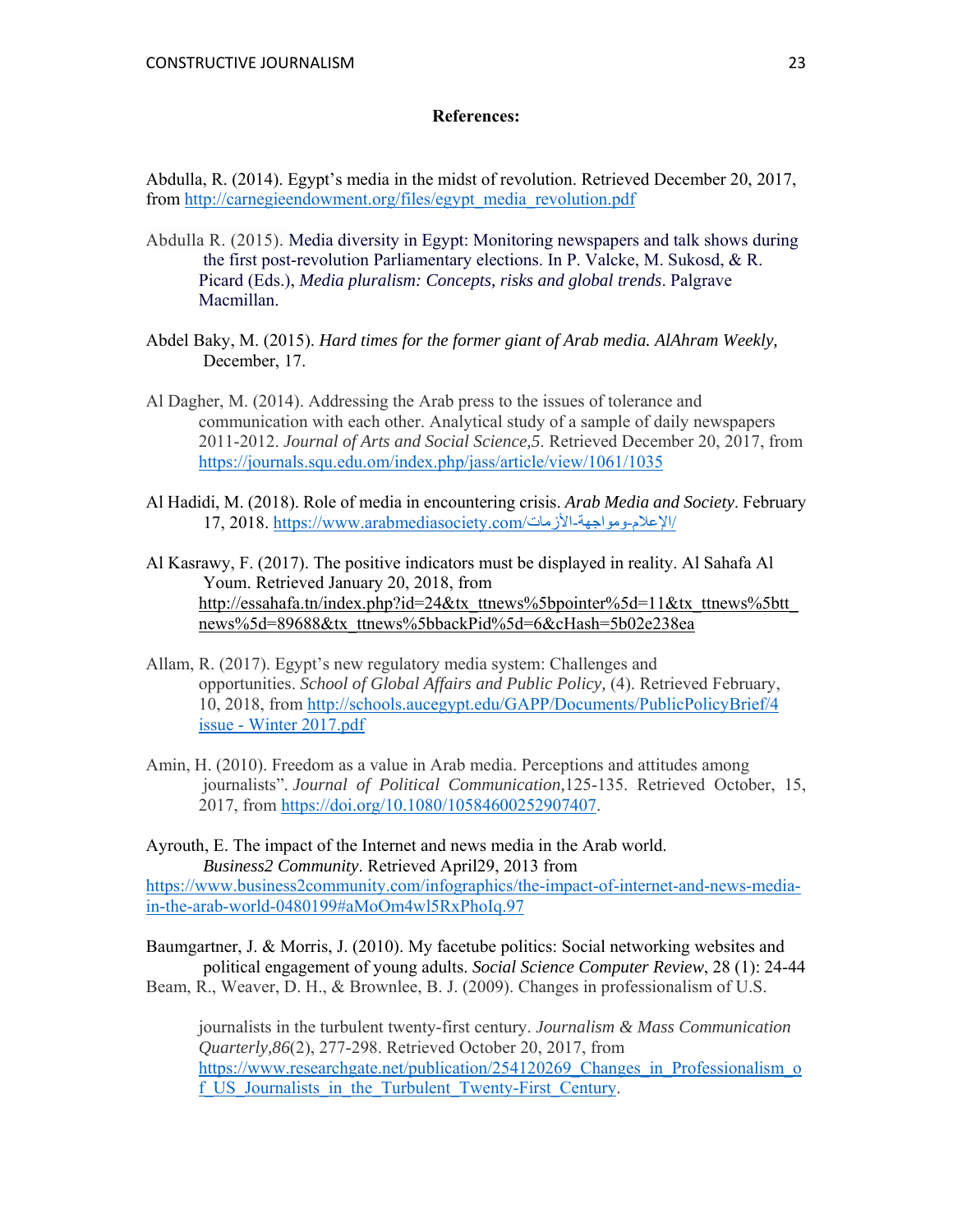- Becker, Jonathan. (2004). *Lessons from Russia: A neo-authoritarian media system*. European Journal of Communication. Vol.19, Issue 2, pp. 139-163.
- Boyd, Douglas A. (1993) Broadcasting in the Arab world: A survey of the electronic media in the Middle East. ed. by Douglas A. Boyd. Second edition, Iowa State University Press/Ames, Iowa

Central Agency for Public Mobilization and Statistics.Year Book, 2017. Cairo, Egypt.

Edgerly, S. (2015). Red media, blue media, and purple media: News repertoires in the colorful media landscape. *Journal of Broadcasting & Electronic Media*, *59*(1), 1-21. http://dx.doi.org/10.1080/08838151.2014.998220

- El Issawi, F. (2014). Egyptian media under transition: "Arab revolutions: Media revolutions" *POLIS Media and Communication*. London School of Economics.
- El Issawi, F., & Cammaerts, B. (2015). Shifting journalistic roles in democratic transitions: Lessons from Egypt. *Journalism,17*(5), 549-566. Retrieved December 20, 2017, from http://journals.sagepub.com/doi/10.1177/1464884915576732#
- Farag, I.(2006). "Youth dependency on media during Crisis". *The Egyptian Journal of Public Opinion Research 2: 118-121.*
- Gyldensted, C. (2011). Innovating news journalism through positive psychology. (Capstone http://repository.upenn.edu/cgi/viewcontent.cgi?article=1024&context=mapp\_ca pstone

Gyldensted, C. (2015). *From mirrors to movers*. Lexington: GGroup Publishers.

- Haagerup, U. (2014). Constructive news. Hanoi: InnoVatio Publishing.
- Hautakangas, M. & Ahva, L. (2018) Introducing a new form of socially responsible journalism. *Journalism Practice*, 12:6, 730- 746, DOI: 10.1080/17512786.2018.1470473
- ICT Indictors in Brief. (2017). Monthly brief. Ministry of Communication and Information Technology (MCIT), and Central Agency for Public Mobilization and Statistics (CAPMAS), Year Book, 2017. Cairo, Egypt
- Jackson, J. (2016). "Publishing the positive. Exploring the motivations for and the consequences of reading solutions-focused journalism". Independent research conducted as part of Master's Degree in Positive Psychology at the University of East London, United Kingdom. (http://thesis.mandumah.com/Record/292284).
- Jebril, N., & Loveless, M. (2017). Media audiences and media consumption during political transitions: The case of Egypt. *Interactions: Studies in Communication & Culture,,8*, 151-167. Retrieved February, 20, 2018 from http://www.ingentaconnect.com/content/intellect/iscc/2017/00000008/f0020002/art00 005;jsessionid=327ecrh23j56h.x-ic-live-01

Jebril, N., Stetka, V., & Loveless, M. (2013). Media and democratization: What is known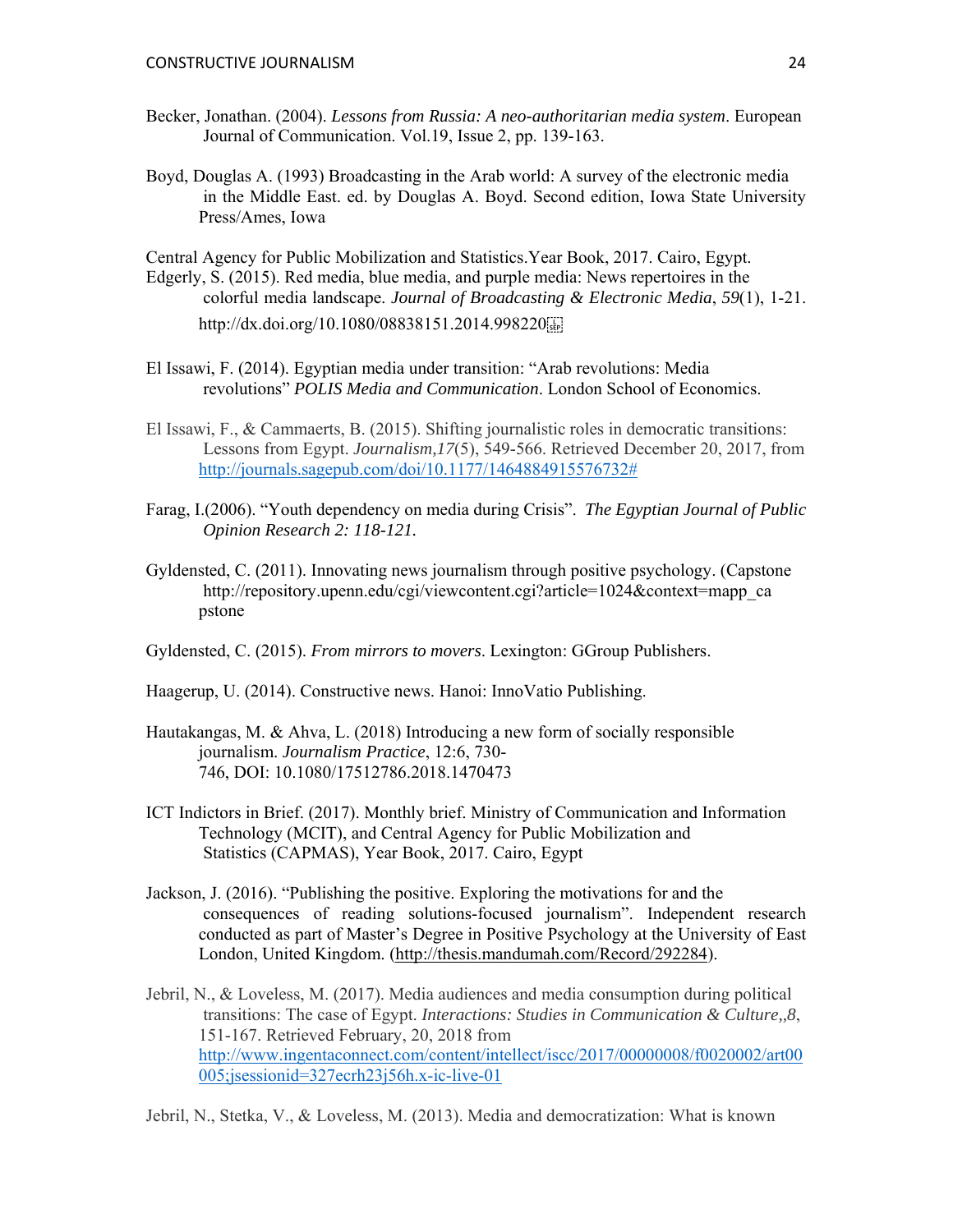about the role of mass media in transitions to democracy. Reuters Institute for the study of journalism. Retrieved Feburary 20, 2018, from https://reutersinstitute.politics.ox.ac.uk/sites/default/files/2017-11/Media and Democratisation.pdf.

- Khamis, S. (2011). The transformative Egyptian media landscape: Changes, challenges and comparative perspectives. *International Journal of Communication, 5*, 19. Retrieved January, 15, 2018, from http://ijoc.org/index.php/ijoc/article/view/813/592
- Kinnick, K., Krugman, D & Cameron, G. (1996). Compassion fatigue: Communication and burnout toward social problems. *Journalism and Mass Communication Quarterly, 73*(3), 687-707.
- Kovacevic, P & Perisin, T. (2018). The potential of constructive journalism ideas in a Croatian context, *Journalism Practice*, 12:6, 747-763, DOI: 10.1080/17512786.2018.1472528
- Kraidy, M. (2014). Media industries in revolutionary times, *Media Industries Journal*, 1(2) http://www.mediaindustriesjournal.org/index.php/mij/article/view/45.
- Lasswell, H. (1948). The structure and function of communication in society. In Bryson, L. (Ed.), The Communication of Ideas. NY: Harper and Brothers.
- Lewis, M., & Rowe, D. (1994). Good news bad news. RSA Journal, 142(5446), 33-44.
- Lewis, S. (2012). From Journalism to information: The transformation of the Knight Foundation and News Innovation. *Mass Communication and Society*, *15*(3), 309-334. http://dx.doi.org/10.1080/15205436.2011.611607

Lippmann, W. (1922). *Public opinion.* Mineola, NY: Dover Publications.

- Maier, S. & Seligman, M. (1976). Learned helplessness: Theory and evidence. *Journal of Experimental Psychology: General*, *105*(1), 3-46. http://dx.doi.org/10.1037/0096- 3445.105.1.3
- Makarem, A. 2003. The Role of media in political awareness formation for university students. Unpublished Master Thesis. The Arab League University, Journalism and Mass Communication section.
- McIntyre, K. (2017). Solutions journalism: The effects of including solution information in news stories about social problems. *Journalism Practice.* DOI: http:// dx.doi.org/10.1080/17512786.2017.1409647
- McIntyre, K. & Sobel, M. (2017). Reconstructing Rwanda, *Journalism Studies*, DOI: 10.1080/1461670X.2017.1326834
- McIntyre, K., Gyldensted, C. (2017). Constructive journalism: An introduction and practical guide for applying positive psychology techniques to news production. *Journal of Media Innovations*, 4(2), 20-34.
- Media Use in the Middle East (2017). A seven- nation survey. Northwestern University in Qatar. Mediastmedia.org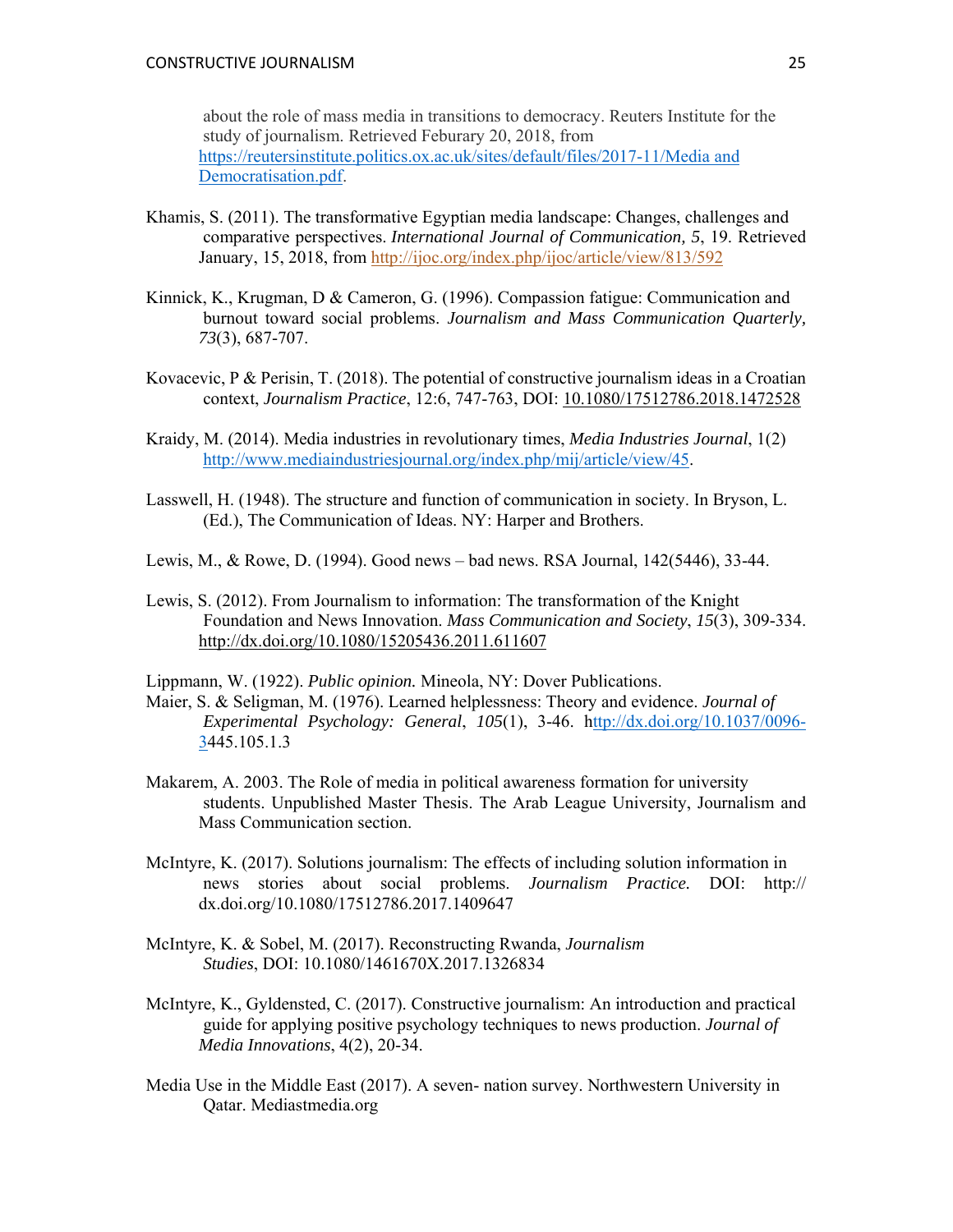- Mostafa, Howaida (2018). Role of media before, during and after crisis and armed conflicts. *Arab Media and Society*. /دور-الإعلام-قبل-وأثناء-وبعد-الأزمات/com.arabmediasociety.www://https
- Peters, C. and Broersma, M., eds. (2017). Rethinking journalism again: Societal role and public relevance in a digital age. London: Routledge.
- Pew Research Center. (2011). Press widely criticized, but trusted more than other information sources. Retrieved November 25, 2017, from http://www.peoplepress.org/2011/09/22/press-widely-criticized-but-trusted-more-than-otherinstitutions/
- Pew Research Center. (2012). Further decline in credibility ratings for most news organizations. Retrieved November 25, 2017, from http://www.peoplepress.org/2012/08/16/further- decline-in-credibility-ratings-for-most-newsorganizations/
- Pioppi, D. et. al. (2011). Transition to what: Egypt uncertain departure from the neoauthoritarianism. Mediterranean paper series 2011. Retrieved July 10, 2018 from http://www.iai.it/sites/default/files/mediterranean-paper\_11.pdf
- Price, M. and Krug, P. (2000). The enabling environment for free and independent media. Cardozo Law School, Public Law Research Paper No. 27
- Rogerson, K. (1997). The role of the media in transitions from authoritarian political systems: Russia and Poland since the Fall of Communism. *East European Quarterly,31*(3). Retrieved July 10, 2018, from https://www.questia.com/library/journal/1G1-19914484/the-role-of-the-media-intransitions-from-authoritarian.
- Rotmeijer, S. (2018). Words that work? Practices of constructive journalism in a Local Caribbean Context. *Journalism*, April, 1-17. Doi: 10.1177/1464884918770555
- Rugh, W. 2004. Arab mass media: Newspapers, radio, and television in Arab politics. Westport, CT: Praeger.
- Shuman, M. (2015). The danger of private media in Egypt. *Al-Ahram Online*. February, 15.
- Sillesen, L. (2014). Good news is good business, but not a cure-all for journalism. Columbia Journalism Review. Retrieved February 15, 2018, from http://www.cjr.org/behind\_the\_news/good\_news\_is\_good\_business\_but.php?page  $=$ all
- Stevenson, Robert L. (1988). *Communication, Development, and the Third World*. New York: Longman.
- The freedom of thought and expression law firm. (2018). Under suspicion: Who is monitoring the ownership of the media in Egypt. Retrieved July 23, 2018, from the freedom of thought and expression law firm (afte)Website.